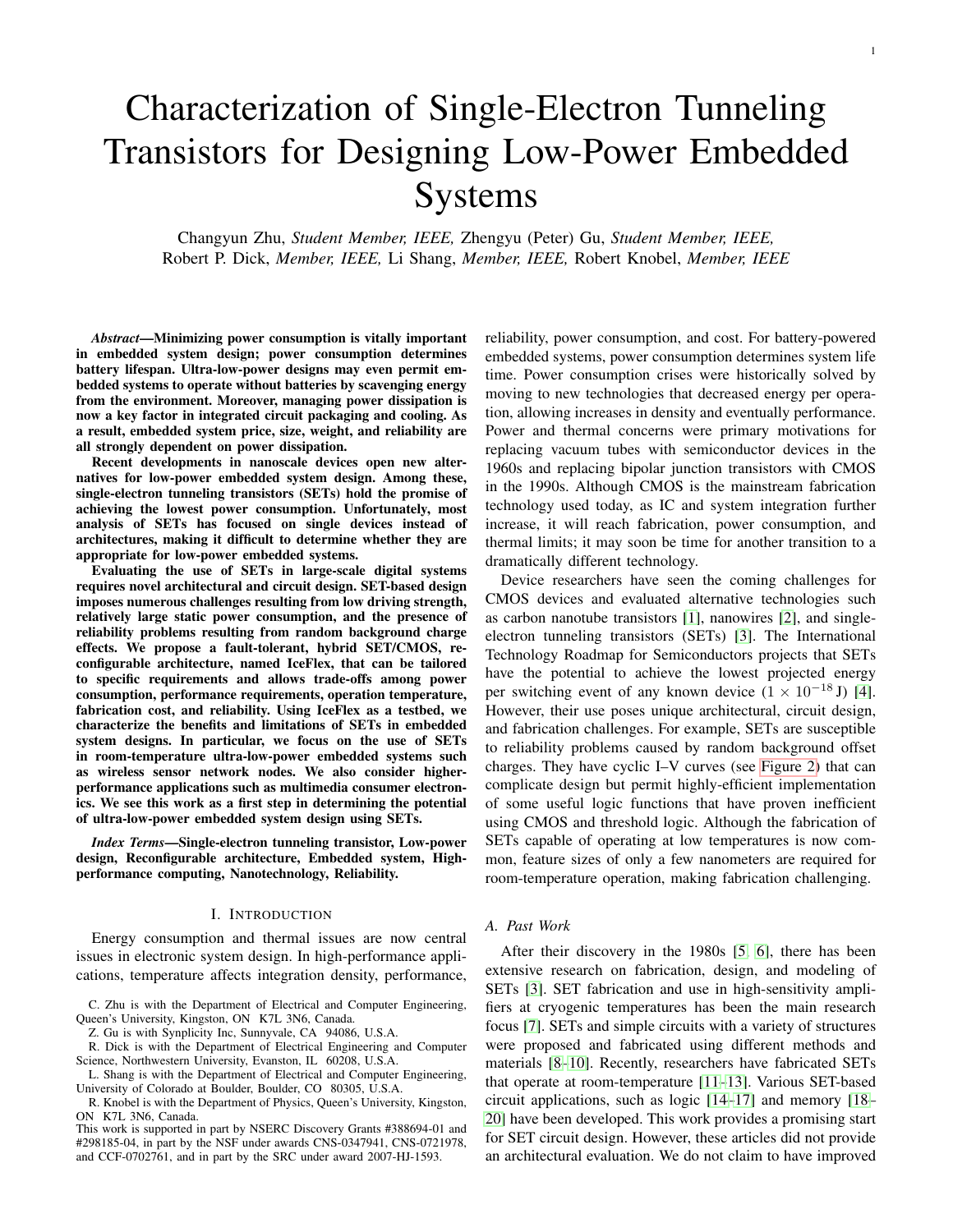the performance of SET-based logic gates. Instead, we are the first to develop the modules necessary to support architectural design and synthesis and evaluate the architectural performance and power consumption implications of using SETs. They demonstrate orders of magnitude improvement in power consumption and energy efficiency compared to CMOS.

Research on SET modeling and simulation has been an active area. Monte Carlo simulation has been widely used to model SETs. SIMON [\[21\]](#page-12-15) and MOSES [\[22\]](#page-12-16) are the two most popular SET simulators. However, they are too slow for analysis of large circuits. Uchida et al. proposed an analytical SET model and incorporated it into SPICE [\[23\]](#page-12-17). Recently, Inokawa et al. extended this model to a more general form to include asymmetric SETs [\[24\]](#page-12-18). Mahapatra et al. propose a simulation framework for hybrid SET/CMOS circuit design and analysis [\[25\]](#page-12-19). Their model for SET behavior is similar to that of Uchida et al. These compact modeling techniques are efficient enough for use in SET circuit design and analysis and closely match Monte Carlo simulation results.

Significant challenges still remain for large-scale integration of SETs and for room-temperature operation. SETs that operate reliably at room temperature have critical dimensions of ∼1–10 nm. They are challenging to fabricate using current top-down lithographic techniques. However, several exciting advances make the evaluation of architectures for high-density logic based on SETs worthwhile. Scanning-probe microscopes can be used to create devices smaller than those using conventional lithography [\[11\]](#page-12-9). Continual progress has been made on bottom-up nano-fabrication techniques, where chemical techniques are used to make individual molecules with useful electronic properties. Molecular quantum dots [\[26\]](#page-12-20) can display SET behavior. Larger structures, such as carbon nanotubes and nanowires, can act as SETs [\[10\]](#page-12-8). These bottom-up techniques can create structures supporting room-temperature SET operation. However, more research is needed in order to integrate individual devices into large-scale circuits. Very recent advances in graphene [\[27\]](#page-12-21) devices show promise for SETs. Reliable methods for cooling to very low temperatures without supplies of liquid helium or nitrogen are also becoming more common [\[28\]](#page-12-22). For high-performance computing, the added complexity of operating at cryogenic temperatures may not be a limiting factor. Similarly, cryogenic temperatures are readily attained using passive methods in outer space.

#### *B. Contributions*

In this paper, we explore the potential use of SETs in low-power embedded systems. In order to take advantage of the power efficiency of SETs, it is critical to bring SETbased design to the system level, characterize the impacts of SETs on system design metrics, and evaluate the benefits and limitations of SETs. Our work starts from design space characterization of SET-based architectures. We evaluate the impacts of using SETs upon architectural, circuit-level, and devicelevel design, considering metrics such as energy efficiency, performance, reliability, maximum operating temperature, and ease of fabrication.

Based on our evaluation of the architectural and circuitlevel features that can most effectively exploit the strengths



<span id="page-1-0"></span>Fig. 1. SET structure and schematic.

of SETs while working within their limitations, we propose a fault-tolerant, reconfigurable, hybrid SET/CMOS based architecture called IceFlex. IceFlex is regular and cell-based. It is reconfigurable, permitting compensation for fabrication defects. It incorporates flexible, modular circuits to enable tolerance of run-time faults. In addition to compensating for the weaknesses of SETs, IceFlex exploits their strengths, e.g., we develop a two-SET design to implement Boolean functions that are not linearly separable.

We tailor IceFlex to both high-performance and batterypowered embedded systems and characterize its energy efficiency, performance, and power consumption by using it for a number of instruction processors and application-specific cores. Compared to CMOS-based designs, IceFlex improves energy efficiency by two orders of magnitude for both batterypowered and high-performance applications, while maintaining good performance. However, our results also indicate great challenges to the use of SET-based designs in portable embedded systems. Their use will either require advances in the compact cooling technologies or the fabrication of features with sizes approaching physical limits.

#### II. SET MODELING

<span id="page-1-1"></span>In this section, we introduce the physical properties of SETs, and discuss SET analytical device modeling.

# *A. SET Basics*

The operation of a single-electron tunneling device is governed by the Coulomb charging effect. As shown in [Figure 1,](#page-1-0) a single-electron tunneling device consists of a nanometerscale conductive island embedded in an insulating material. Electrons travel between the island, source  $(S)$ , and drain  $(D)$ through thin insulating tunnel junctions. When an electron tunnels into the island, the overall electrostatic potential of the island increases by  $e^2/C_{\Sigma}$ , where e is the elementary charge and  $C_{\Sigma}$  is the island capacitance. For large devices, this change in potential is negligible due to the high island capacitance  $C_{\sum}$ . However, for nanometer-scale islands,  $C_{\sum}$ is much smaller. As a result, the electrostatic energy change due to the addition or removal of a single electron can be larger than the thermal energy, particularly at low temperatures.

Changes to SET island potential results in an energy gap at the Fermi energy, preventing further electron tunneling. This phenomenon is called Coulomb blockade. It prevents current from flowing between source and drain ( $I_{ds} = 0$ ), i.e., the SET is turned off. The Coulomb blockade effect can be overcome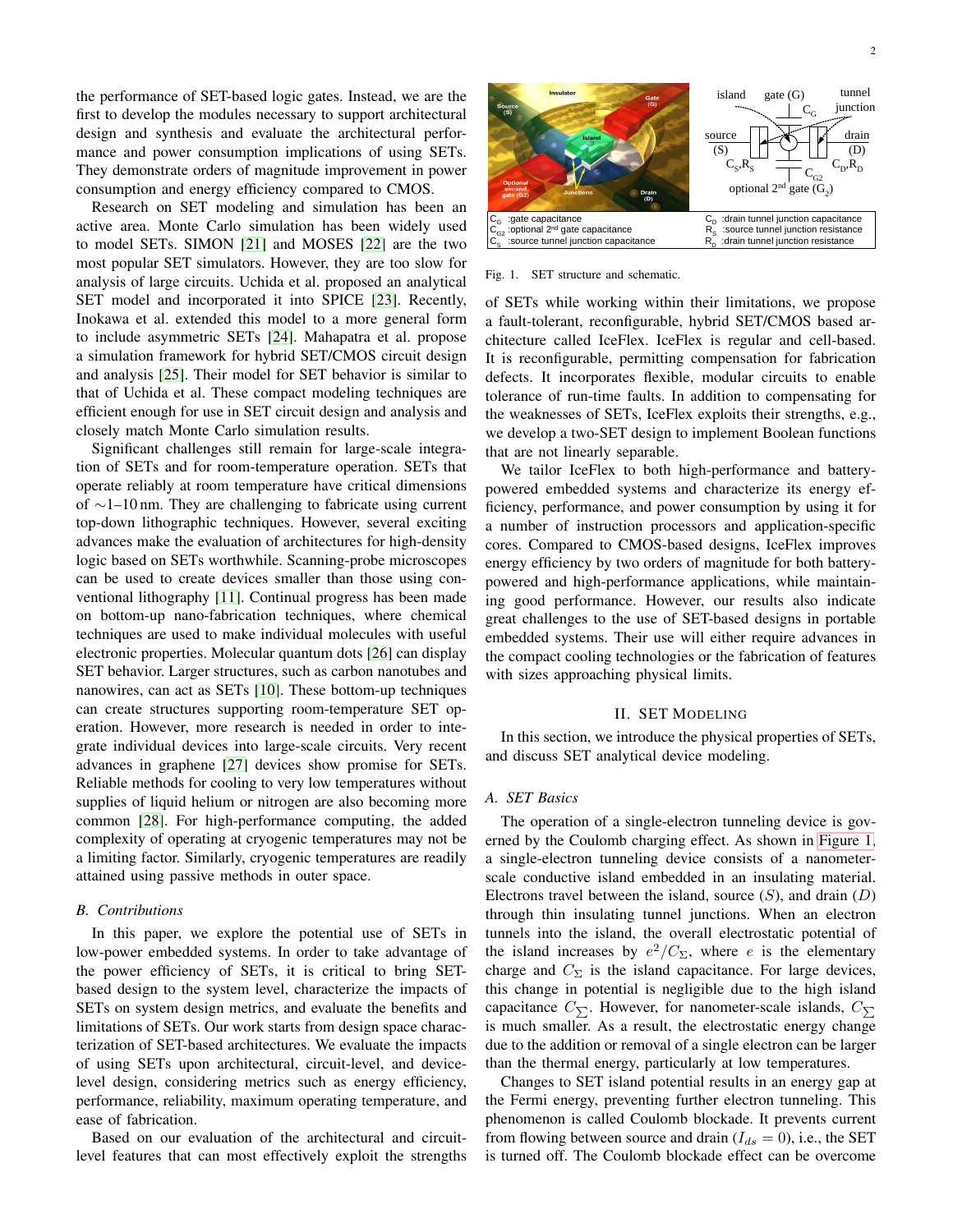

<span id="page-2-0"></span>Fig. 2. SET Coulomb oscillation ( $C_g$  =3.2 aF,  $C_s$  =  $C_d$  =1.0 aF, and  $R_s = R_d = 10 \,\text{M}\Omega$ ). TABLE I

<span id="page-2-1"></span>

| <b>ISLAND SIZE ESTIMATION</b> |             |                                                            |               |               |  |  |  |  |  |
|-------------------------------|-------------|------------------------------------------------------------|---------------|---------------|--|--|--|--|--|
| Temperature                   |             | $C_{\Sigma} = e^2/(10k_BT)$<br>$C_{\Sigma} = e^2/(40k_BT)$ |               |               |  |  |  |  |  |
| (K)                           | Island      | <b>Island</b>                                              | <b>Island</b> | <b>Island</b> |  |  |  |  |  |
|                               | capacitance | diameter                                                   | capacitance   | diameter      |  |  |  |  |  |
|                               | (aF)        | (nm)                                                       | (aF)          | (nm)          |  |  |  |  |  |
| 40                            | 4.65        | 52.48                                                      | 1.16          | 13.12         |  |  |  |  |  |
| 77                            | 2.41        | 27.26                                                      | 0.60          | 6.82          |  |  |  |  |  |
| 103                           | 1.80        | 20.38                                                      | 0.45          | 5.10          |  |  |  |  |  |
| 120                           | 1.55        | 17.49                                                      | 0.39          | 4.37          |  |  |  |  |  |
| 200                           | 0.93        | 10.50                                                      | 0.23          | 2.62          |  |  |  |  |  |
| 250                           | 0.74        | 8.40                                                       | 0.19          | 2.10          |  |  |  |  |  |
| 300                           | 0.62        | 7.00                                                       | 0.15          | 1.75          |  |  |  |  |  |

Assuming disc capacitor model ( $C_{\sum} = 8\epsilon r$ ). One side of island embedded in silicon dioxide. Other side exposed to Nitrogen.

by changing the voltage of a conductor capacitively coupled to the island, thereby turning tunneling on and off. Although their transfer functions differ significantly from those of CMOS transistors, with careful circuit design, SETs can be used to realize logic functions using circuits analogous to CMOS, or using radically different design techniques [\[3\]](#page-12-2).

As shown in [Figure 1,](#page-1-0) a SET typically has four terminals. The source and drain terminals  $(S, D)$  serve as electron reservoirs. When the SET is turned on, electrons tunnel from one terminal, through the junction, to the conductive island. They then tunnel through the other junction to the other terminal. Each tunneling junction is modeled as a resistor  $(R<sub>S</sub>$  or  $R<sub>D</sub>$ ) and a capacitor  $(C<sub>S</sub>$  or  $C<sub>D</sub>)$  in parallel. A gate terminal  $(G)$ , with coupling capacitance  $C_G$ , controls the transport of electrons. A SET may also contain an optional second gate terminal  $(G_2)$ , which is generally used to tune SET  $V_{GS}$  bias. The Coulomb blockade effect is maximized when  $V_{GS} = me/C_G$ , where  $m = 0, \pm 1, \pm 2, \cdots$  [\[29\]](#page-12-23) because, at these voltages, the system is in a minimal-energy state when an integer number of electrons are present on the island. Any single tunneling event between island and either source or drain would move the system from this state. The Coulomb blockade effect vanishes when  $m = \pm 1/2, \pm 3/2, \cdots$ , i.e., when  $m$  is a half-integer value because, at these voltages, the system is in a minimal-energy state when a half-integer number of electrons are present on the island. In this case, a single tunneling event does not move the system from a minimum energy state. Electrons can therefore tunnel, in single-file, through the island as determined by  $V_{DS}$ . The I–V curve of a SET is shown in [Figure 2;](#page-2-0) drain current changes as a function of the gate voltage, with a period if  $e/C_q$ . The periodic changes are called Coulomb Oscillations.

In order to observe the Coulomb blockade effect, the following constraints must be satisfied.

*1)* Since thermal fluctuations can suppress the Coulomb Blockade effect, the electrostatic charging energy,  $e^2/C_{\sum}$ , must be much greater than  $k_BT$ , where  $k_B$  is Boltzmann's constant and  $T$  is the temperature. In order to ensure reliability,  $e^2/C_{\sum} \ge 10k_BT$  or the more conservative  $e^2/C_{\sum} \ge 40k_BT$ constraint is enforced. These equations imply that the maximum allowed island capacitance is inversely proportional to temperature. At room temperature, an island capacitance below 1 aF is required. Island capacitance is a function of island size. As shown in [Table I,](#page-2-1) room-temperature operation requires an island size in thenanometer range, making fabrication challenging. At present, the smallest island capacitance of a fabricated device is around  $0.15$  aF [\[12\]](#page-12-24).

*2)* To observe single-electron charging effects, electrons must be confined to the island, which requires that the junction resistance be higher than the quantum resistance, i.e.,  $R_S, R_D > h/e^2, h/e^2 = 25.8 \text{ k}\Omega$ , where h is Planck's constant. Therefore, SETs have high resistances and low driving currents.

In order to operate voltage-state logic, SETs must exhibit voltage gain. The low-temperature voltage gain is equal to the gate capacitance divided by the sum of the junction capacitances:  $G = C_G/(C_S + C_D)$ . Achieving this gain requires low tunneling junction capacitances. It also requires close coupling of gate and island without a large increase in the total island capacitance. High gain has only been demonstrated for a few devices and has required operation at low temperatures [\[30,](#page-12-25) [31\]](#page-12-26). However, further advances in nanofabrication may overcome this limitation.

# <span id="page-2-2"></span>*B. Random Background Charge Effects*

Constant background charge effects have been a persistent problem for SETs. Charges near the SET island influence its equilibrium state [\[32\]](#page-12-27). Although the resulting voltage offsets can be compensated for with a biased second gate terminal, the required bias is unknown until fabrication. Worse yet, some devices are affected by random background charge effects, which result in run-time voltage fluctuations.

It is the tentative consensus of the research community that random background charge effects are caused by multiple, closely-spaced charge traps near the island, among which charge carriers tunnel. This produces run-time variation in gate bias, and may cause logic errors. Much work has been done to understand the nature and density of these defects [\[33](#page-13-0)[–35\]](#page-13-1). Most SETs have been fabricated with aluminum islands. Some researchers have attempted to eliminate random background charge effects by fabricating SETs with alternative island materials such as silicon, based on the thesis that the use of noncrystalline, non-stoichiometric aluminum oxide junctions in conventional SETs leads to numerous charge-trapping defects. Silicon island based devices have high immunity to random background charge noise, with operation unchanged over several weeks [\[36\]](#page-13-2). However, random background charge effects remain the main source of run-time reliability problems for most SET designs. In this work, we describe a reconfigurable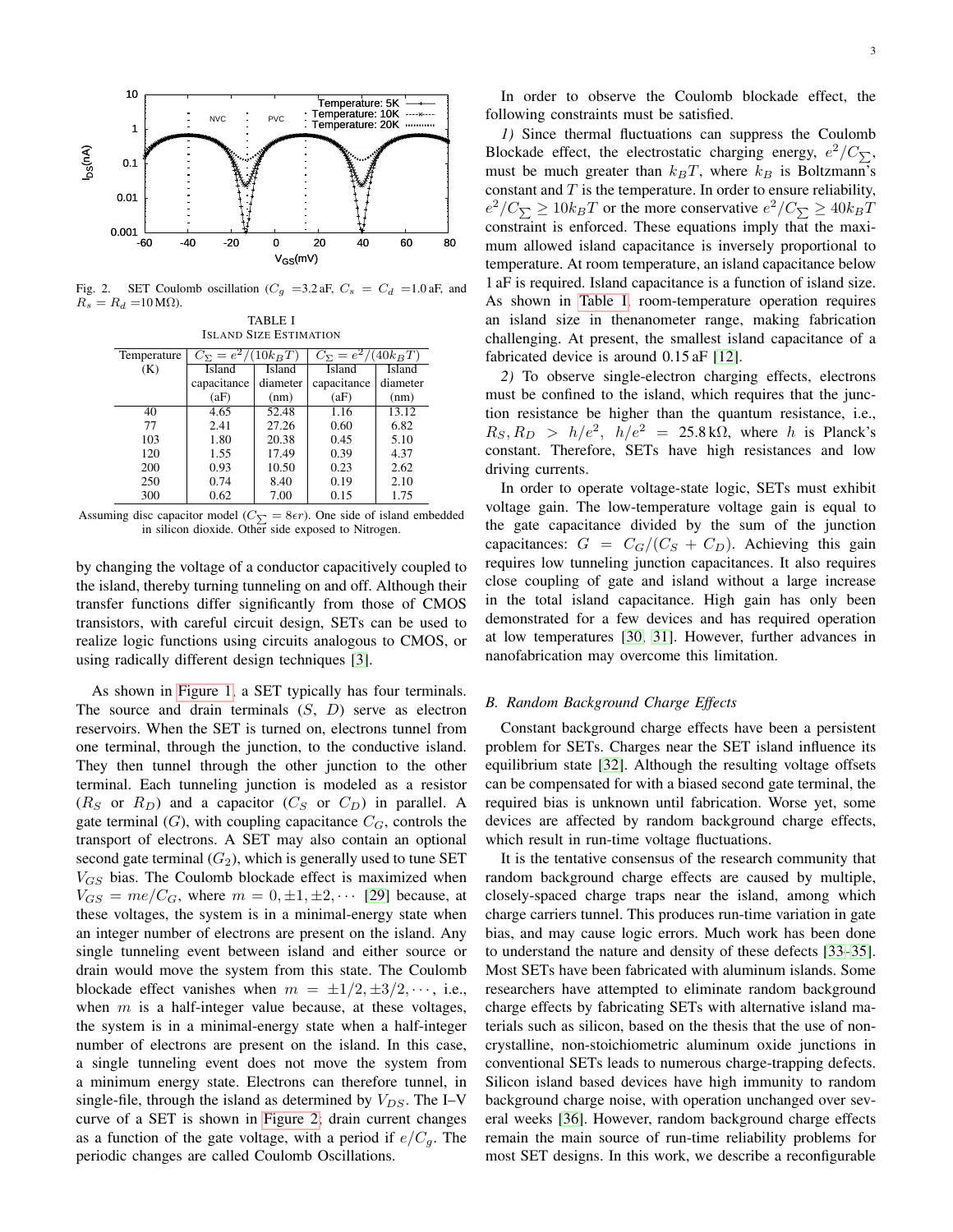architecture that provides architectural resistance to the effects of random background charges.

## <span id="page-3-1"></span>*C. SET Modeling*

Circuit design involves extensive simulation. Despite their accuracy, Monte Carlo methods are too slow for large-scale circuit analysis. We build upon the SET analytical model developed by Inokawa et al. [\[24\]](#page-12-18), which has been incorporated into SPICE. Combined with MOS transistor models, it provides an efficient and accurate simulation solution for hybrid SET/CMOS circuits. Inokawa's model ignores random background charge effects and multi-gate effects. We incorporate these effects into the model.

The I–V characteristics of a SET with island charge equal to *n* or  $n + 1$  electrons follow:

$$
I_{DS} = \frac{e}{4R_T C_{\Sigma}} \times \frac{(1 - r^2)(\tilde{V}_{GS}^2 - \tilde{V}_{DS}^2) \sinh(\tilde{V}_{DS}/\tilde{T})}{(\tilde{V}_{GS} + r\tilde{V}_{DS}) \sinh(\tilde{V}_{GS}/\tilde{T}) - (\tilde{V}_{DS} + r\tilde{V}_{GS}) \sinh(\tilde{V}_{DS}/\tilde{T})}
$$
\n(1)

where

$$
\widetilde{V}_{GS} = \frac{2 \sum C_{G_i} V_{GS_i}}{e} - \frac{\left(\sum C_{G_i} + C_S - C_D\right) V_{DS}}{e} - 1 - 2n + \zeta \tag{2}
$$

$$
\widetilde{V}_{DS} = \frac{C_{\Sigma} V_{DS}}{e}, \quad \widetilde{T} = \frac{2k_B T C_{\Sigma}}{e^2}
$$
 (3)

$$
r = \frac{R_D - R_S}{R_D + R_S}, \ R_T = \frac{2}{\frac{1}{R_S} + \frac{1}{R_D}}
$$
(4)

<span id="page-3-0"></span>
$$
C_{\Sigma} = C_S + C_D + \sum C_{G_i} \tag{5}
$$

In this model,  $\frac{2\sum C_{G_i} V_{GS_i}}{e}$  models the Coulomb charging effects of the multiple gate terminals.  $\zeta$  is a real number that characterizes the random background charge effect.

This compact model is derived based on the steady-state master equation, which is not directly applicable to transient circuit analysis. However, when used in circuits, SETs are connected by metal wires. Based on existing fabrication processes, the capacitance of local interconnect is at least two orders of magnitude higher than SET island capacitance, thereby eliminating inter-SET Coulomb interaction. The independence of SETs enables the use of quasi-steady-state analysis [\[24,](#page-12-18) [37\]](#page-13-3).

# III. ICEFLEX: A FAULT-TOLERANT HYBRID SET/CMOS RECONFIGURABLE ARCHITECTURE

This section describes the design and analysis of IceFlex, the proposed low-power, fault-tolerant, reconfigurable, hybrid SET/CMOS architecture. The vast majority of devices in IceFlex are SETs, allowing extremely low power consumption. CMOS devices are sparingly used to improve the driving strength of global interconnect.

Our evaluation of the architectural constraints imposed by SETs led to four main conclusions.

- 1) Flawless fabrication will be challenging, especially for circuits that operate at room temperature. It is important to simplify fabrication and use post-fabrication adaptation to improve reliability.
- 2) An unpredictable subset of devices will be susceptible to random background offset charge effect noise: SETbased architectures should have the ability to tolerate run-time errors.
- 3) SETs have poor driving strength; this must be remedied, especially when driving global interconnect.
- 4) SETs have the ability to efficiently implement some functions that are inefficient using BJTs, CMOS logic, or threshold logic, e.g., non-linearly-separable functions. SET-based architectures should exploit such special properties.

## *A. SET Design Space Characterization*

In order to characterize the benefits and limitations of SET circuits and architectures, we analyze the tradeoffs among the following metrics: temperature, performance, power consumption, reliability, and fabrication constraints. This study yields two design configurations, each of which is shown in [Table II.](#page-5-0) One targets high-performance embedded applications such as multimedia consumer electronics and one targets ultralow-power embedded applications such as wireless sensor networks.

*1) Temperature:* IceFlex was evaluated at seven temperature settings (see [Table II\)](#page-5-0). IceFlex is a hybrid SET/CMOS design; the temperature range starts at 40 K to permit reliable operation of the CMOS components. 77 K is achieved by liquid nitrogen cooling. 103 K is the average cloud top temperature. 120 K and below are defined as cryogenic. At 200 K, functional SET devices have been widely demonstrated in the literature. 250 K is a temperature that might be reached using a stacked Peltier heat pump. 300 K is room temperature.

*2) Capacitance:* To observe well-defined Coulomb blockade effects, electron charging energy must be higher than the thermal energy, i.e.,  $\frac{e^2}{C_s}$  $\frac{e^2}{C_{\Sigma}} \geq 10k_BT$  or  $\frac{e^2}{C_{\Sigma}}$  $\frac{e^2}{C_{\Sigma}} \ge 40k_BT$ , where  $k_B$  is Boltzmann's constant and T is temperature. At room temperature, this constraint requires an island capacitance below 1 aF, making fabrication challenging but possible [\[12\]](#page-12-24). In order to operate voltage-state logic, SETs must exhibit voltage gain, which is equal to the gate capacitance divided by the sum of the junction capacitances:  $G = C_G/(C_S + C_D)$ . Our results indicate that a gain of 1.5 is sufficient for use in digital logic. Targeting battery-powered systems, using  $C_{\sum} \leq e^2/(10k_BT)$ ,  $C_{\sum} \leq e^2/(40k_BT)$  and  $G = 1.5$ , the maximum allowed gate and junction capacitances are derived and shown in the "Low power, Capacitance" columns of [Table II.](#page-5-0)

The maximal allowed capacitance decreases with increasing temperature. However, fabricating SETs with low gate capacitance is challenging. We assume the capacitances at 300 K are the minimum allowed. Given  $\frac{e^2}{C_s}$  $\frac{e^2}{C_{\Sigma}} \ge 10k_BT$ , for highperformance applications, these minimal gate and junction capacitances are used at all the temperature settings and shown in the corresponding "High Performance, Capacitance" columns of [Table II.](#page-5-0) Given  $\frac{e^2}{Cs}$  $\frac{e^2}{C_{\Sigma}} \ge 40k_BT$ , which requires very low SET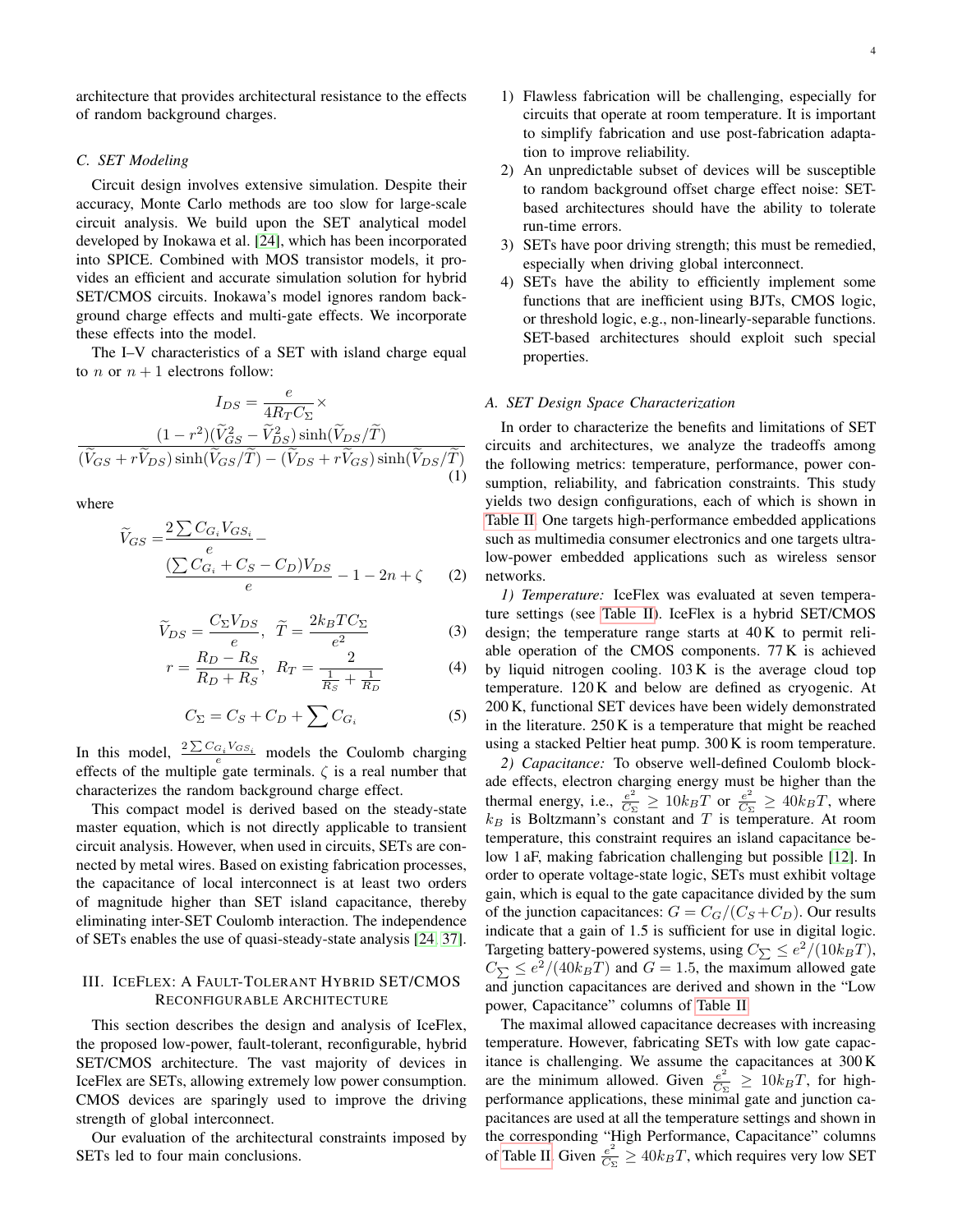capacitance at room temperature,  $C_G = 0.09$  aF. This makes fabrication very challenging. Due to fabrication concerns, for high-performance design, the capacitance and voltage are determined at the appropriate operation temperature, instead of room temperature.

*3) Voltage:* Consider a SET biased via a second gate, such that a  $V_{GS}$  of zero places it in the middle of the positive voltage coefficient (PVC) region in [Figure 2.](#page-2-0) In this case, the maximum range of current values can be traversed by letting  $V_{GS}$  (i.e.,  $V_{in}$ ) vary in the range  $[-e/(4C_G), e/(4C_G)]$ . At all but the lowest temperatures, this range also provides nearoptimal sensitivity to  $V_{GS}$ ; we use this range. Once the range of  $V_{GS}$  is known, a  $V_{SS}$  of  $-e/(4C_G)$  and a  $V_{DD}$  of  $e/(4C_G)$ naturally follow, shown in the "Voltage" columns of [Table II.](#page-5-0) Note that a bias voltage applied via a second gate can be used to shift the zero  $V_{GS}$  point from the PVC to negative voltage coefficient (NVC) region in [Figure 2,](#page-2-0) permitting NMOS-like or PMOS-like behavior.

*4) Junction Resistance:* To observe single-electron charging effects, electrons must be confined to the island. This requires junction resistances that are much higher than the quantum resistance, i.e.,  $R_S, R_D \gg h/e^2$ ,  $h/e^2 = 25.8 \text{ k}\Omega$ , where  $h$  is Planck's constant. Therefore, SETs have high resistances and low driving currents. In this work, we pick two resistance settings:  $100 \text{ K}\Omega$  for high-performance applications and  $10 \text{ M}\Omega$  for battery-powered systems, shown in the "Resist." columns of [Table II.](#page-5-0)

<span id="page-4-1"></span>*5) Reliability Implications:* Researchers have pointed out the dangers posed by thermal noise as charging (state change) energy approaches thermal energy. We explicitly consider the effects of temperature on steady-state current during circuit analysis and its effects are reflected in our design decisions. We implicitly consider, and guard against, the effects of temperature-dependent shot noise by requiring charging energy to be a large multiple of the thermal energy. Designs with charging energies of both 10 and 40 times the thermal energy are evaluated in this paper  $(10k_BT)$  or  $40k_BT$ ). Researchers have reported device operation at each level but the  $40k_BT$  requirement is more reliable. At charging energies over  $10k_BT$ , the model we use is accurate to within 4% of the time-dependent master equation [\[23,](#page-12-17) [38\]](#page-13-4).

Random background charge effects [\[34,](#page-13-5) [35\]](#page-13-1) are the main barrier to SET reliability. They are observed as  $1/f$  noise on SET gate voltages, with some SETs susceptible and others immune. Several recent devices have shown improved immunity to this noise, as described in [Section II-B.](#page-2-2) Currently, the distribution of random background offset charges can only be determined after fabrication [\[3\]](#page-12-2). Susceptible SETs may suffer transient errors infrequently, e.g., only once per day. In this work, we use architectural techniques to reduce the probability of failure using an entirely SET-based design. SETs are used in parallel to exploit the lack of SET-to-SET correlation in random background offset charge effects.

# *B. IceFlex Design*

In this section, we present the architecture and circuit design of IceFlex. The microarchitecture of IceFlex is shown in [Figure 3.](#page-5-1) IceFlex is a cell-based design. Each cell is a SET logic block (SELB) composed of the following components: (1) multi-gate SET-based reconfigurable look-up tables that can realize arbitrary *n*-input Boolean functions; (2) a SETbased arithmetic unit that allows efficient implementations of non-linearly separable arithmetic operations; (3) a SET-based reconfiguration memory array that caches multiple configuration contexts to support efficient run-time reconfiguration; (4) a multi-gate SET-based input switch fabric; and (5) SET registers. In addition, IceFlex includes SET threshold logicbased majority voting logic units, allowing a flexible solution to run-time reliability problems. In IceFlex, a multi-level onchip interconnect fabric forms inter-SELB connections. Local connections rely on a custom-designed, SET-driven, variablelength, constant-latency interconnect. Using a constant-latency interconnect structure reduces power consumption and simplifies physical-level design automation, e.g., placement and routing. SETs have limited driving strength. Therefore, IceFlex uses hybrid SET/CMOS circuits to drive global interconnects.

We now explain each IceFlex component and discuss both circuit and architecture design tradeoffs.

<span id="page-4-0"></span>*1) Multi-Gate SET Reconfigurable Lookup Table Component:* Each SELB is equipped with  $l$  sets of *n*-input reconfigurable look-up tables. Each look-up table can realize an arbitrary n-input Boolean function. The basic structure of the look-up table consists of an m-to-1 multi-gate SET multiplexer tree  $(m = 2^n)$ , and an *m*-bit SET storage cell, which will be described in the next section.

The proposed multi-gate SET multiplexer tree differs from existing CMOS-based designs in the following way. A CMOS  $m$ -to-1 multiplexer tree requires  $\lceil \log_2 m \rceil$  stages of transmission gates, plus buffers to meet the required driving strength. SETs may have multiple gate terminals. As described in [Equa](#page-3-0)[tion 5,](#page-3-0) the gate charging effect is a function of  $\sum C_{G_i} V_{GS_i}$ . Therefore, multiple control signals, e.g., the select signals for a multiplexer, can be supplied to a single SET, enabling a more compact circuit structure with better performance and power efficiency.

[Figure 4](#page-5-2) shows the proposed SET multi-gate multiplexer tree design. The basic building block is a  $q$ -to-1 multigate single-stage multiplexer, in which each of the  $q$  paths consists of a single multi-gate SET controlled by  $\lceil \log_2 q \rceil$ select signals. Using this design, the logic depth of a  $n$ -to-1 multiplexer tree reduces to  $\lceil \log_q m \rceil$  instead of  $\lceil \log_2 m \rceil$ . [Figure 4](#page-5-2) also shows a design case for  $q = 4$ . The output SET buffer is used to break long resistive path and improve the driving strength.

As described in [Section II,](#page-1-1) thermal energy has significant impact on electron tunneling and the ratio of on to off currents, i.e., the ratio of the off to on resistance. This ratio decreases as the ratio of Coulomb charging energy  $(e^2/C)$  to thermal energy  $(k_BT)$  decreases. On the other hand, as the number of gate control signals per SET (hence the number of off paths connected in parallel) increases, the impact of the off paths on the circuit output increases. Consider, for the sake of example, the dual-gate 4-to-1 multiplexer design shown in [Figure 4.](#page-5-2) The four logic inputs are 0001 and both select signals are logic one, i.e.,  $V_a = V_b = V$ . Assume  $C_a = C_b = C$ . As shown in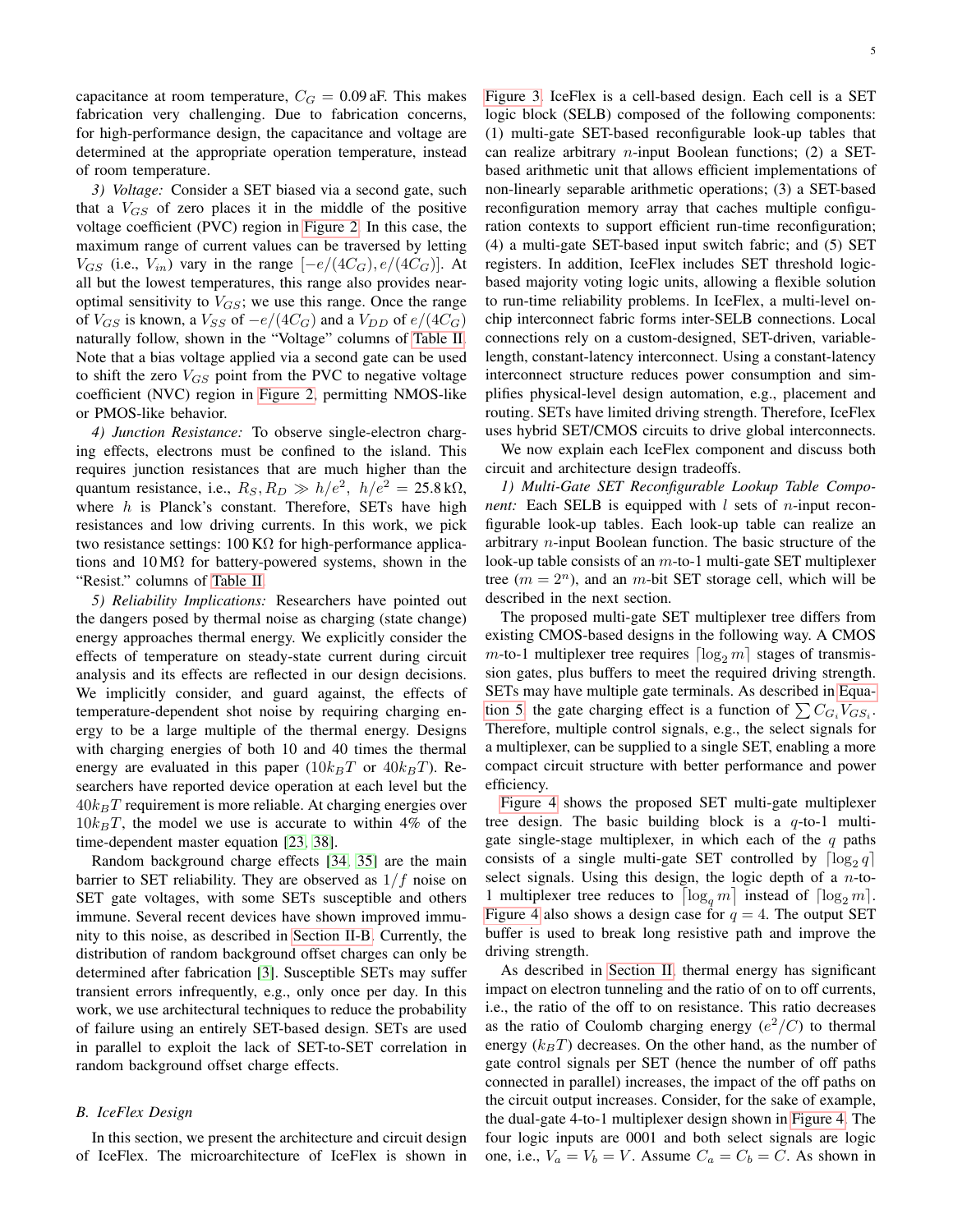<span id="page-5-0"></span>

|       |             |         |               | $C_{\Sigma}=e^2$ | $/10k_BT$ |             |                  |         |             |       |                  |             | $C_{\Sigma} = e^2/40k_BT$ |       |                      |             |  |  |
|-------|-------------|---------|---------------|------------------|-----------|-------------|------------------|---------|-------------|-------|------------------|-------------|---------------------------|-------|----------------------|-------------|--|--|
|       |             |         | Low power     |                  |           |             | High performance |         |             |       | Low power        |             |                           |       | High performance     |             |  |  |
|       | Capacitance |         | Voltage       | Resist.          |           | Capacitance | Voltage          | Resist. | Capacitance |       | Voltage          | Resist.     | Capacitance               |       | Voltage              | Resist.     |  |  |
| Temp. | (aF)        |         | (mV)          | $(M\Omega)$      |           | (aF)        | (mV)             | (kΩ)    |             | (aF)  | (mV)             | $(M\Omega)$ | (aF)                      |       | (mV)                 | $(k\Omega)$ |  |  |
| (K)   | $C_G$       | $C_{S}$ | $d_d, V_{in}$ | $R_S$            | $C_G$     | $C_S$       | $d_d, V_{in}$    | $R_S$   | $C_G$       | $C_S$ | $V_{dd}, V_{in}$ | $R_S$       | $C_G$                     | $C_S$ | $V_{in}$<br>$V_{dd}$ | $R_S$       |  |  |
|       |             | $C_D$   | $e/4C_G$      | $R_D$            |           | UД          | $e/4C_G$         | $R_D$   |             | $C_D$ | $e/4C_G$         | $R_D$       |                           | $C_D$ | $e/4C_G$             | $R_D$       |  |  |
| 40    | 2.78        | 0.93    | 14.36         | 10               | 0.37      | 0.12        | 107.70           | 100     | 0.70        | 0.23  | 57.46            | 10          | 0.70                      | 0.23  | 57.46                | 100         |  |  |
| 77    | 1.45        | 0.48    | 27.65         | 10               | 0.37      | 0.12        | 107.70           | 100     | 0.36        | 0.12  | 110.60           | 10          | 0.36                      | 0.12  | 110.60               | 100         |  |  |
| 103   | 0.08        | 0.36    | 36.99         | 10               | 0.37      | 0.12        | 107.70           | 100     | 0.27        | 0.09  | 147.95           | 10          | 0.27                      | 0.09  | 147.95               | 100         |  |  |
| 120   | 0.93        | 0.31    | 43.09         | 10               | 0.37      | 0.12        | 107.70           | 100     | 0.23        | 0.08  | 172.37           | 10          | 0.23                      | 0.08  | 172.37               | 100         |  |  |
| 200   | 0.56        | 0.19    | 71.82         | 10               | 0.37      | 0.12        | 107.70           | 100     | 0.14        | 0.05  | 287.28           | 10          | 0.14                      | 0.05  | 287.28               | 100         |  |  |
| 250   | 0.45        | 0.15    | 89.77         | 10               | 0.37      | 0.12        | 107.70           | 100     | 0.11        | 0.04  | 359.10           | 10          | 0.11                      | 0.04  | 359.10               | 100         |  |  |
| 300   | 0.37        | 0.12    | 107.70        | 10               | 0.37      | 0.12        | 107.70           | 100     | 0.09        | 0.03  | 430.91           | 10          | 0.09                      | 0.03  | 430.91               | 100         |  |  |

TABLE II DESIGN SPACE CHARACTERIZATION



1

<span id="page-5-1"></span> $m_{c}$ -1

m-to-1 multi-gate multiplexer SET tree m<sub>c</sub>-to-1 multi-gate SET multiplexer



<span id="page-5-2"></span>Fig. 4. Multi-gate SET multiplexer tree.

the I–V curve on the right side of [Figure 4,](#page-5-2) for the SET on path  $P3$ , the overall gate charge equals  $2CV$ . Therefore, the SET becomes fully conductive. For paths  $P1$  and  $P2$ , the gate charges both equal  $CV - CV = 0$ , hence both switches are partially conductive. For path  $P<sub>0</sub>$ , even though the overall gate charge equals  $-2CV$ , at high temperature its resistance may still be within the same order of magnitude as that of path P3. Since the inputs of paths  $P<sub>0</sub>, P<sub>1</sub>$  and  $P<sub>3</sub>$  are all connected to logic zero (the worst-case scenario), these three parallel paths may reduce the output voltage, producing incorrect results.

In the high-performance setting, the same capacitance settings are used across the whole temperature range. Therefore, the ratio of Coulomb charging energy to thermal energy increases as the temperature decreases. Therefore, lower temperatures permit fewer multiplexer levels in the multiplexer tree, with more inputs to each individual multiplexer.

Detailed circuit analysis shows that, using the highperformance setting and  $e^2/C_{\sum} \ge 10k_BT$ , the dual-gate design may be used at temperatures up to 200 K. At 250 K and 300 K, only the single-gate design is feasible. For the low-power setting, capacitance scaling maintains the same

 $e^2/C_{\sum}k_BT$  ratio. Therefore, the same design should be used for the whole temperature range. In addition, since both the low-power setting and the high-performance setting at room temperature use the same  $e^{2}/C_{\sum k_{B}T}$  ratio, only the single-gate design is feasible for low-power, room-temperature operation. For the  $e^2/C_{\sum} \ge 40k_BT$  configurations of IceFlex, the dual-gate design may be used at all temperatures due to the increased charging energy.

*2) SET Configuration Memory:* In IceFlex, run-time reconfiguration is enabled by SET configuration memory, which consists of SET configuration cache and current configuration memory. In each SELB, the configuration cache stores multiple configurations. During run-time reconfiguration, one set of configuration bits stored in the configuration cache are placed into the current configuration memory to program SELB logic and interconnect. If  $k$  copies of configuration sets are stored in the configuration cache, then the circuit can be reconfigured  $k$  times during run-time execution without the need to access off-chip memory.

The left portion of [Figure 5](#page-7-0) shows the circuit structure of the configuration memory in IceFlex. The SET configuration

 $V_{\texttt{G}}$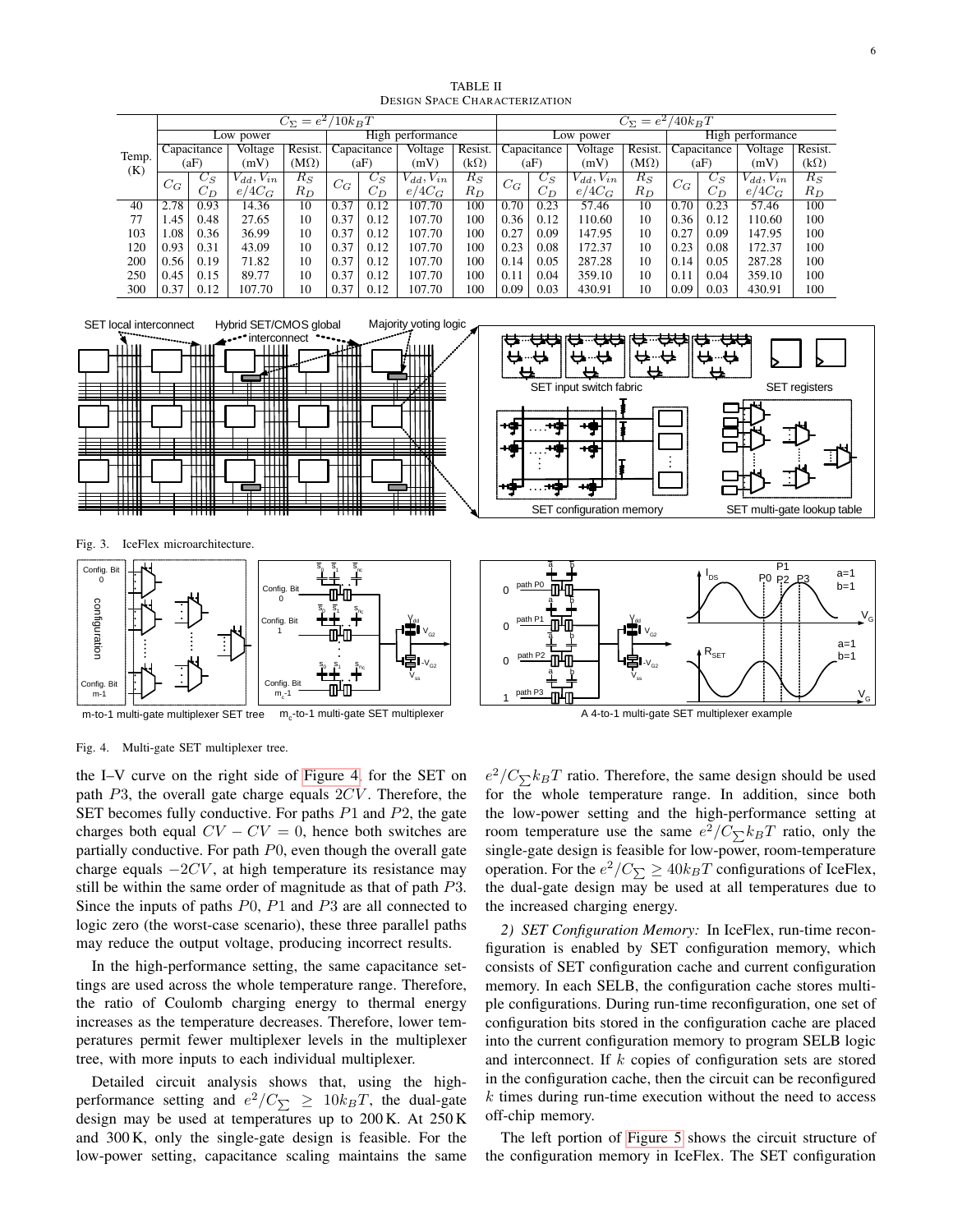cache is the main on-chip configuration memory. Each storage cell consists of a dual-island SET [\[3\]](#page-12-2). A dual-island SET contains two capacitively-coupled SETs: a primary SET and a secondary SET. By controlling  $V_{CG}$ , electrons can tunnel through the control gate and charge the island of the secondary SET. The charge state of the secondary SET shifts the phase of the Coulomb oscillations of the primary gate, i.e., its conductivity condition shifts as a function of gate control voltage,  $V_{GS}$ . Therefore, under a certain  $V_{GS}$ , the primary SET is either conductive or open due to different island charges, representing either a logic one or logic zero.

In the configuration cache, selecting a configuration forms a short-circuit path between the pull-up resistor and SETs with a stored zero within the selected configuration set. The power consumption will be high if the configuration cache constantly controls the logic and interconnect. To minimize power consumption, separate on-chip memories are used to store the currently-used configuration.

We designed two types of SET-based on-chip storage to hold the current configuration. The first design is a dual-island based SET buffer. As shown in the *SET SRAM* portion of [Figure 5,](#page-7-0) this buffer uses two opposite biasing voltages,  $V_{G_2}$ and  $-V_{G_2}$ , and behaves like a complementary SET inverter. During run-time reconfiguration, for each dual-island SET, the corresponding configuration bit stored in the configuration cache updates the island charge of its secondary SET, hence the conductivity of its primary SET, thereby controlling the buffer output. The second design is a SET SRAM design, which is similar to CMOS SRAM.

<span id="page-6-0"></span>*3) Efficient SET Implementations of Non-Unate Functions and Implications for Arithmetic:* SETs have the ability to support efficient implementation of some critical logic functions that have long frustrated designers using threshold logic, BJT, and CMOS technologies. Most conventional transistors have either non-decreasing or non-increasing I–V curves. As a result, numerous devices are required to implement Boolean functions that are not unate, i.e., linearly separable. However, such functions are widely used, especially in digital arithmetic. The periodic nature of SET I–V curves can be exploited for efficient implementation of highly-useful non-unate functions such as exclusive-or.

The most efficient CMOS static pass-transistor logic design of a two-input exclusive-or gate in general use requires six transistors [\[39\]](#page-13-6). Moreover, it relies on strong input signals because it is not capable of signal restoration. A restoring version would require at least eight transistors. In contrast, it is possible to implement a two-transistor SET-based exclusive-or gate that is structurally equivalent to a CMOS inverter. In this design, each SET has two gates, each of which is connected to one of the exclusive-or inputs. The circuit structure for a SET-based *n*-input parity gate is shown to the right of [Figure 5.](#page-7-0) This design is capable of signal restoration. Thanks to the periodic SET I–V curve, it is possible to directly determine whether the number of high inputs is odd or even. By appropriately adjusting the gate capacitances, the device can be adjusted such that switching a single gate will result in a 180◦ phase shift in the I–V curve (see [Figure 2\)](#page-2-0). Note that even or odd parity functions with additional inputs may be implemented using only two SETs. The number of inputs is bounded primarily by geometrical constraints on fabrication of additional gates.

In SET-based architectures, we propose the use of fast carry chains based on the proposed exclusive-or (sum) computation logic. We have found that this design is approximately 75% more energy-efficient and 25% faster than a design based on a conventional CMOS-style exclusive-or sum implementation, when both are implemented using SETs. This design style is impossible for threshold logic, BJTs, and CMOS technologies. Note that carry-out logic is equivalent to 2-out-of-3 majority vote logic.

*4) Reconfigurable Interconnect Network:* IceFlex consists of a variety of reconfigurable interconnect resources, including SET local interconnects, hybrid SET/CMOS global interconnects, and SET switch fabric.

Interconnect consumes a substantial proportion of total power consumption in IceFlex: its power efficiency is important. For SET-based interconnect, the static power consumption dominates due to the impact of thermal energy on device conductance, especially at high temperatures. In addition, static power consumption increases with wireload because maintaining unchanged communication latency with higher wireload requires lower junction resistance. In contrast, the dynamic power consumption of SETs is low due to the low SET gate capacitance and low voltage swing. For hybrid SET/CMOS-based interconnect, SETs are only used to drive CMOS buffers, which in turn drive wires. In this case, SETs with low driving strength, hence high junction resistance, are allowed. Compared to SETs, CMOS has lower static power consumption but higher capacitance and dynamic power consumption. Therefore, dynamic power dominates in the hybrid SET/CMOS-based design. Circuit analysis shows that, given the same performance constraint, SET-based design is more energy-efficient for local interconnect and the hybrid SET/CMOS design is more energy-efficient for global interconnect.

In IceFlex, local interconnects driven directly by SET buffers support communication between nearby SELBs. Three types of local interconnects are supported: single length, double length, and hex length. The proposed SET local interconnect design guarantees a constant latency across different routing lengths. Consider, for the sake of example, a local communication architecture in which the maximum interconnect delay is constrained and the longest interconnect is appropriately buffered to meet this constraint. In this case, it would be possible to similarly drive shorter interconnects, thereby decreasing their delays, relative to that of the longest interconnect. It would also be possible to reduce the driving strength on shorter interconnects to reduce power consumption and produce a local interconnect architecture in which all interconnects have uniform delay. We propose the second design because it improves interconnect power efficiency and also simplifies placement and routing during physical design.

The proposed SET local interconnect is designed as follows. A SET buffer with minimal driving strength (hence high junction resistance) is first determined. Next, for local interconnects with different routing lengths, minimal driving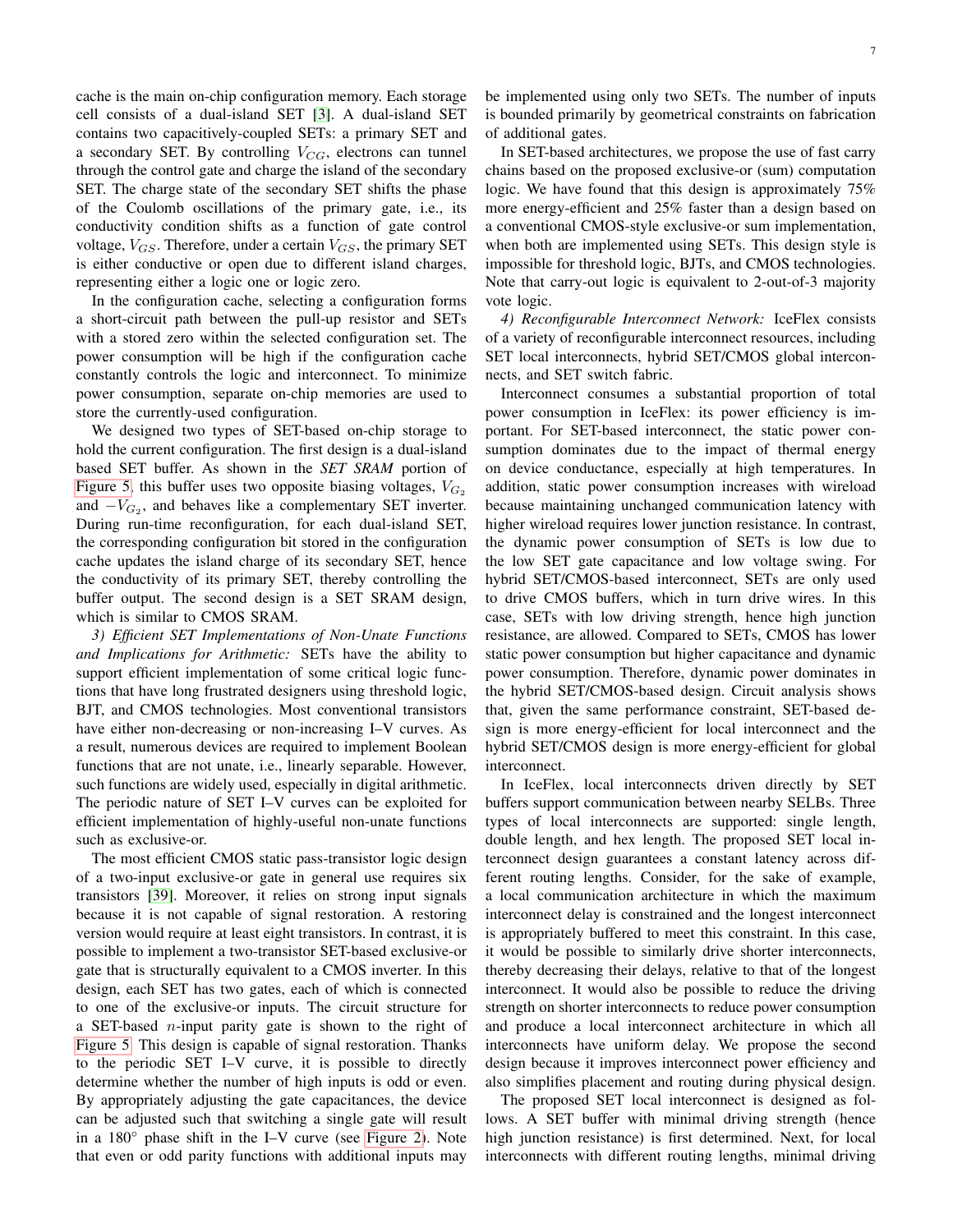

<span id="page-7-0"></span>Fig. 5. SET configuration memory and parity circuit.



<span id="page-7-1"></span>Fig. 6. Hybrid SET/CMOS interface circuitry.

strength SET buffers are connected in parallel to meet driving strength requirements imposed by performance constraints. The main motivation for using parallel SET buffers is that SET junction resistance cannot be reduced arbitrarily ( $R_D, R_S \gg$  $h/e<sup>2</sup>$ ). Using homogeneous SET buffers in parallel instead of heterogeneous SET buffers may also simplify fabrication.

Remote connections introduce the high capacitive loads of long metal wires. To address the driving strength problem of SET-only circuits, we have designed hybrid SET/CMOS interface circuitry to drive global interconnect. [Figure 6](#page-7-1) shows the circuit structure, which contains two complementary SET inverters and two CMOS inverters. A SELB output is first fed to the input of SET inverter SINV1. SINV1 drives the CMOS inverter, CINV1. Unlike the SET logic used inside SELBs, SINV1 uses a low-resistance design to improve driving strength. Fortunately, it is possible to achieve sufficient driving strength with a single SET. Since the voltage range of SET logic is much smaller than that of CMOS logic, the output signal of SINV1 is within the switching range of the CMOS inverter. Since both MOS transistors are conductive within the switching region, short-circuit power is high. To solve the short-circuit power consumption problem, CINV1 is designed to satisfy the following two constraints. First,  $V_{tn}+|V_{tp}| > V_{dd}-V_{ss}$  ensures that at least one MOS transistor is off at all times, reducing static power consumption. Second, the output signal range of SINV1 must be greater than  $V_{tn} + |V_{tp}| - (V_{dd} - V_{ss})$ . Therefore, the NMOS (PMOS) transistor of CINV1 is conductive when SINV1 has a high (low) output signal. Therefore, CINV1 serves as a signal converter, and CINV2 provides driving strength.

CINV2 cannot be used to drive the input SET logic of a SELB directly. SET current is a periodic function of the gate control voltage and has a period of  $e/C_G$ , which is much smaller than the output voltage range of CINV2. Therefore, this output voltage range cannot be used directly. To solve this problem, we design a special SET inverter, SINV2, that

is used for SELB inputs. SINV2 is fabricated with a large distance between gate and island in order to reduce the gate capacitance,  $C_G$ . Thus,  $e/C_G$  can match the output signal range of CMOS inverter CINT2. Although source–island and drain–island junctions must be short to permit tunneling, there is no such bound on gate–island separation.

In IceFlex, each SELB is equipped with a reconfigurable input switch fabric that selects the connections among local and global interconnects. The input switch fabric is implemented using multi-gate SET multiplexor tree, similar to that in the reconfigurable look-up table described in [Section III-B1.](#page-4-0)

*5) Design and Modeling of IceFlex Majority Voting Logic:* Although researchers are making progress on reducing the severity of noise resulting from random background offset charge effects, it may continue to pose run-time noise problems in the future. Even if this problem can be entirely solved, resistance to run-time faults may be useful in SETs, e.g., to allow resistance to Alpha particle induced faults or other single event upsets. IceFlex incorporates support for hierarchical spatial redundancy to improve fault tolerance. Although much of the literature predicts the need for faulttolerant architectures in nanoelectronics, the level of fault tolerance is currently unknown. Therefore, we consider the results for a number of possible SET failure rates and in the presence of three fault-tolerance configurations.

Other researchers have proposed a number of architectural techniques to support reliable computation using nanoscale electronics that are susceptible to fabrication-time and runtime faults. Dehon described the use of structural redundancy and programming-time defect-aware configuration in a carbon nanotube and silicon nanowire based programmable logic array architecture [\[40\]](#page-13-7). Goldstein et al. describe the use of a defect map that is generated during post-fabrication testing to avoid the use of faulty devices [\[41\]](#page-13-8). Bahar et al. present a method of expressing logic circuits using Markov Random Fields, permitting Boolean functions to be computed using devices susceptible to potentially-frequent transient faults [\[42\]](#page-13-9). We think it likely that the random background charge problem will ultimately be dealt with by a combination of improved fabrication technology, post-fabrication testing to identify and avoid a subset of the affected SETs, and run-time faulttolerance via conventional structural redundancy or recent advances in probabilistic computation. IceFlex provides for regular structural redundancy and run-time error correction.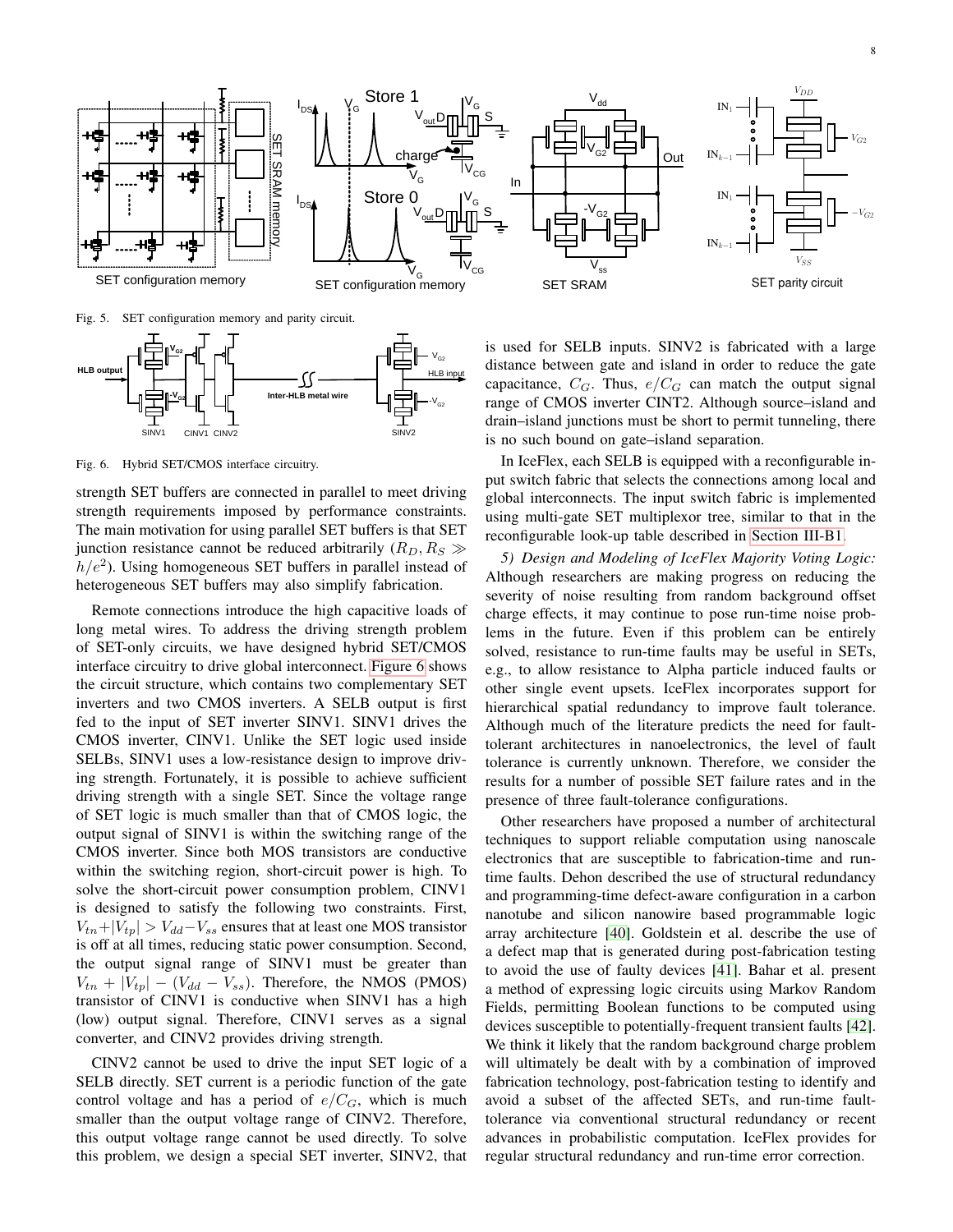| TABLE III                                               |  |
|---------------------------------------------------------|--|
| IMPACT OF MAJORITY VOTE LOGIC ON SELB FAULT PROBABILITY |  |

<span id="page-8-0"></span>

| SET fault probability |            | 1/1,000   |           |             | 1/10,000  |         | 1/100,000 |           |           |  |
|-----------------------|------------|-----------|-----------|-------------|-----------|---------|-----------|-----------|-----------|--|
| Majority vote inputs  |            |           |           |             |           |         |           |           |           |  |
| Raw fail prob.        | $6.20E-2$  | $6.20E-2$ | $6.20E-2$ | 6.38E-3     | 6.38E-3   | 6.38E-3 | 6.40E-4   | 6.40E-4   | $6.40E-4$ |  |
| Best prob.            | $1.11E-2$  | 2.17E-3   | 4.45E-4   | $1.22E - 4$ | 2.57E-6   | 5.71E-8 | 1.23E-6   | $2.62E-9$ | 5.86E-12  |  |
| SET MVL prob.         | $1.11E-2.$ | 2.18E-3   | 4.57E-4   | 1.22E-4     | $2.69E-6$ | 1.77E-7 | 1.23E-6   | 3.82E-9   | 1.21E-9   |  |

We now consider the fault model for IceFlex SELBs. Every path from SELB input to output contains 64 SETs. In the third row of [Table III,](#page-8-0) we show the SELB raw failure probabilities, i.e., the probability of a SELB producing an incorrect output. SELB failure probability is a function of the SET fault probability, for which [Table III](#page-8-0) shows three values. Likharev estimates the long-term density of background offset charge susceptible SETs [\[3\]](#page-12-2). We follow his assumptions but correct a typographical error in that article, arriving at one susceptible SET in 10,000. The resulting  $1/f$  noise produces long-duration failure periods. Therefore, in this analysis, we (conservatively) assume that susceptible devices consistently fail. In reality, errors may not be consistent. We also consider the higher SET fault probability of 1/1,000 and the lower fault probability of 1/100,000. Advances in fabrication and detection of most SETs susceptible to random background offset charge effects by post-fabrication testing may permit reduction in run-time SET fault probability.

We have considered the effect of using no MVL (*Raw fail prob.*), fault-free MVL (*Best prob.*), and SET MVL. Using a given reliability configuration, it is not possible for MVLbased designs to produce lower SELB fault probabilities than those shown in the *Best prob.* row. SET MVLs are constructed from multi-gate SETs. We focus on the three-input SET MVL design to simplify depiction; the five-input, and seven-input SET MVL follows an analogous design style. This circuit has identical structure to the parity gate shown in the *SET parity circuit* portion of [Figure 5.](#page-7-0) However, the separation of gates and island are adjusted such that the circuit traverses only 1/2 Coulomb oscillation period during use. The SET pull-up gates are separated sufficiently to require the majority of the gates to be high. The converse is true of the pull-down gates. For each SET depicted in the figure, four SETs are used in parallel in order to permit the failure of one SET while still producing correct results. We have computed the delay of the SET MVL by considering the worst-case scenario, in which a path that is 3/5 or 4/7 closed has a faulty driver SET and a path that is 2/4 or 3/7 closed has no faulty SETs.

As shown in [Table III](#page-8-0) it is possible for a seven-input SETonly MVL with redundant SELBs to reduce the failure rate to 1/8,500,000, given a SET fault probability of 1/10,000, or 1/830,000,000, given a SET fault probability of 1/100,000. Given recent trends in noise-resistant SET design and fabrication, it seems likely that a less aggressive fault tolerance configuration will be necessary in the future (see [Section II-B\)](#page-2-2).

If a method of rapidly determining which SETs are susceptible to random background charge effects is ever developed, these effects can be avoided in the same way that fabrication defects are avoided: via the use of a regular computation structure in which operations are mapped only to fault-free devices. There has been some promising work on this topic, in which illumination is used to produce ions, accelerating the onset of random background charge effects [\[43\]](#page-13-10).

#### IV. EXPERIMENTAL RESULTS

In this section, we evaluate the suitability of using SETs in low-power embedded system design. We start from the microarchitecture characterization of IceFlex. IceFlex is then used as a testbed to characterize the benefits and limitations of SETs for both high-performance and battery-powered embedded application.

#### <span id="page-8-2"></span>*A. Characterization of the IceFlex Architecture*

Following the design parameters shown in [Table II,](#page-5-0) we evaluate the performance and power consumption of IceFlex using HSPICE. For SET circuitry, the SPICE model and device parameters are described in [Section II-C.](#page-3-1) For CMOS logic and metal wire, we use the 22 nm Berkeley BSIM4 predictive technology model, which models the impact of temperature on MOS devices. We analyzed designs adhering to the  $C_{\Sigma} = e^2/(40k_BT)$  constraint. We also analyzed designs with the less conservative  $C_{\Sigma} = e^2/(10k_BT)$  constraint, although space constraints force us to omit detailed results tables for this setting. A low-power setting (targeting megahertzrange frequencies) and a high-performance setting (targeting gigahertz-range frequencies), are considered.

Tables [IV](#page-9-0) and [V](#page-9-1) summarize the performance and power characterization of the logic components and interconnect fabric of the  $C_{\Sigma} = e^2/(40k_BT)$  version of IceFlex, including multi-gate SET reconfigurable lookup table  $(LUT)^1$  $(LUT)^1$ , SET register (Register), SET and CMOS four-out-of-seven majority voting logic (MVL), multi-gate (MG) and CMOSstyle (CS) exclusive-or, (CO) carry-out logic, and SET local interconnect (Single, Double, and Hex), hybrid SET/CMOS global interconnect (Global) and SET input switch fabric (ISF). From these results, we make the following observations.

<span id="page-8-1"></span>First, IceFlex has high energy efficiency, good performance, and high flexibility in terms of performance and energy efficiency tradeoff. At the low-power setting, the power consumptions of SET-based logic components and local interconnect fabric are nano-Watts. The hybrid SET/CMOS global interconnect has the highest power consumption. This is a result of the high capacitance of global wires and high power consumption of the CMOS buffers. All components in the low-power version of IceFlex still have latencies in the range of nanoseconds. SETs have high junction resistance and low driving strength. Using the high-performance setting, by scaling the SET junction resistance down to  $100 \text{ k}\Omega$ , the latencies of the SET-based logic and local interconnect fabric are consistently lower than 100 ps. Even though reducing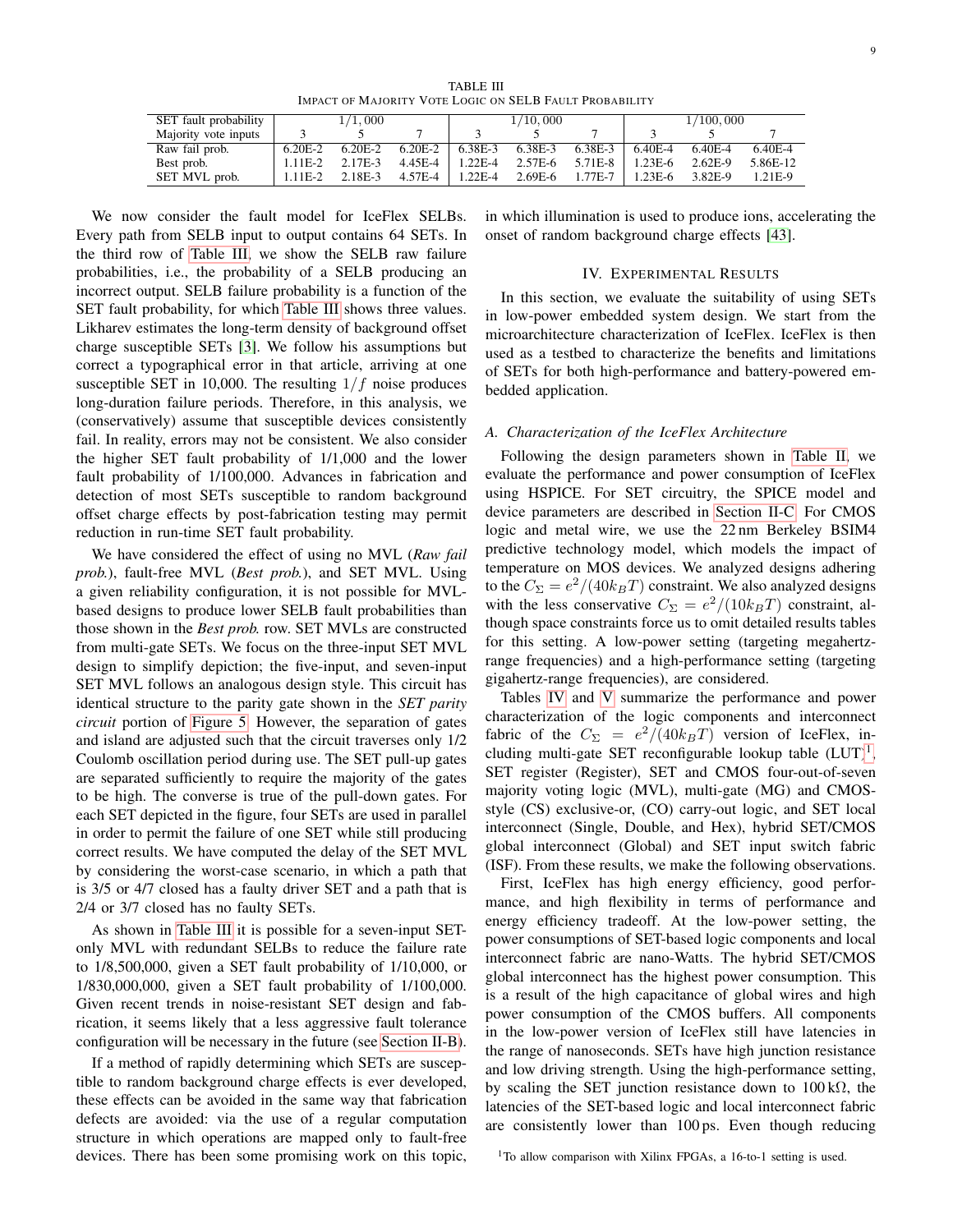TABLE IV CHARACTERIZATION OF ICEFLEX MICROARCHITECTURE FOR  $C_\Sigma = e^2/(40 k_B T)$ 

<span id="page-9-0"></span>

|         |             |                |           |                  | Low power     |       |                 |                  |       |        |          | High performance |           |          |          |          |            |
|---------|-------------|----------------|-----------|------------------|---------------|-------|-----------------|------------------|-------|--------|----------|------------------|-----------|----------|----------|----------|------------|
|         |             |                |           | 40 K             | 77 K          | 103 K |                 | 200 K            | 250 K | 300K   | 40 K     | 77 K             | 103K      | 120K     | 200 K    | 250 K    | 300 K      |
|         |             | <b>LUT</b>     |           | 10.04            | 7.86          | 7.09  | 6.80            | 5.57             | 5.03  | 4.75   | 0.08     | 0.06             | 0.05      | 0.05     | 0.05     | 0.04     | 0.04       |
| Latency |             | Register       |           | .42              | .09           | .02   | 00 <sup>1</sup> | 0.90             | 0.88  | 0.86   | 0.01     | 0.01             | 0.01      | 0.01     | 0.01     | 0.01     | 0.01       |
|         | 7-INPUT MVL |                |           | 0.58             | 0.57          | .58   | 0.58            | 0.59             | 0.56  | 0.58   | 3.28E-03 | $.18E - 03$      | $.16E-03$ | 3.20E-03 | 3.24E-03 | 2.99E-03 | $3.14E-03$ |
| (ns)    |             | <b>SET-MVL</b> |           | $\overline{.15}$ | 13            |       | LOC             | $\overline{.08}$ | 1.04  | . . 06 | 0.01     | 0.01             | 0.01      | 0.01     | 0.01     | 0.01     | 0.01       |
|         | Arithmetic  | <b>SUM</b>     | MG        | 2.32             | $2.3^{\circ}$ | 2.3   | 2.3             | 2.31             | 2.28  | 2.29   | 0.01     | 0.01             | 0.01      | 0.01     | 0.01     | 0.01     | 0.01       |
|         | Logic       |                | <b>CS</b> | 3.02             | 2.97          | 2.95  | 2.96            | 2.95             | 2.89  | 2.93   | 0.01     | 0.01             | 0.01      | 0.01     | 0.01     | 0.01     | 0.01       |
|         |             | CO             |           | 1.15             | 13            |       | 00              | .08              | 1.04  | . . 06 | 0.01     | 0.01             | 0.01      | 0.01     | 0.01     | 0.01     | 0.01       |
|         |             | LUT            |           | 0.07             | 0.26          | 0.44  | 0.58            | .60              | 2.64  | 3.70   | 6.67     | 25.76            | 44.53     | 58.19    | 162.20   | 266.69   | 373.81     |
| Power   |             | Register       |           | 0.08             | 0.30          | 0.53  | 0.72            | .99              | 3.14  | 4.48   | 8.02     | 29.88            | 53.16     | 72.12    | 199.64   | 315.21   | 450.34     |
|         |             | 7 INPUT-MVL    |           | 0.05             | 0.20          | 0.36  | 0.48            | .32              |       | 3.02   | 5.37     | 20.05            | 35.87     | 48.15    | 132.24   | 217.31   | 302.60     |
| (nW)    |             | SET-MVL        |           | 0.01             | 0.03          | 0.06  | 0.08            | $0.2^{\circ}$    | 0.34  | 0.48   | 0.94     | 3.51             | 6.26      | 8.44     | 23.24    | 37.58    | 52.90      |
|         | Arithmetic  | <b>SUM</b>     | MG        | .61E-03          | 0.0           | 0.01  | 0.01            | 0.04             | 0.07  | 0.09   | 0.22     | 0.80             | 1.44      | 1.91     | 5.19     | 8.88     | 12.04      |
|         | Logic       |                | CS.       | 0.01             | 0.04          | 0.07  | 0.09            | 0.25             | 0.40  | 0.57   | 1.04     | 3.87             | 6.90      | 9.30     | 25.60    | 41.51    | 58.35      |
|         |             | $_{\rm CO}$    |           | 0.01             | 0.03          | 0.06  | 0.08            | 0.21             | 0.34  | 0.48   | 0.94     | 3.51             | 6.26      | 8.44     | 23.24    | 37.58    | 52.90      |

TABLE V CHARACTERIZATION OF ICEFLEX INTERCONNECT FABRIC FOR  $C_\Sigma = e^2/(40 k_B T)$ 

<span id="page-9-1"></span>

| Low power |                            |       |        |       |       |       |       |                   |          |          |               | High performance |          |          |          |
|-----------|----------------------------|-------|--------|-------|-------|-------|-------|-------------------|----------|----------|---------------|------------------|----------|----------|----------|
|           |                            | 40 K  | 77 K   | 103K  | 120K  | 200 K | 250 K | 300 K             | 40 K     | 77 K     | 103K          | 120 K            | 200K     | 250 K    | 300 K    |
|           | <b>ISF</b>                 | 6.696 | 5.238  | 4.727 | 4.537 | . 712 | 351   | .169              | 0.050    | 0.039    | 0.037         | 0.036            | 0.030    | 0.028    | 0.027    |
|           | Single                     | 0.728 | 0.699  | 0.694 | ).697 | 0.799 | 770   | 0.784             | 0.006    | 0.006    | 0.006         | 0.007            | 0.005    | 0.005    | 0.005    |
| Latency   | Double                     | 0.704 | 0.687  | 0.685 | ).689 | ).794 | 766   | 0.781             | 0.006    | 0.006    | 0.006         | 0.007            | 0.005    | 0.005    | 0.005    |
| (ns)      | Hex                        | 0.692 | 0.680  | 0.680 | 0.684 | 0.791 | 0.763 | 779               | 0.006    | 0.006    | 0.006         | 0.007            | 0.005    | 0.005    | 0.005    |
|           | Global                     | 2.996 | 4.523  | 4.657 | 4.237 | 4.572 | 4.520 | 6.785             | 0.163    | 0.110    | 0.092         | 0.086            | 0.074    | 0.073    | 0.099    |
|           | <b>ISF</b>                 | ).219 | 0.844  | 457   | .903  | 302   |       | $\sqrt{2}$<br>226 | 22.022   | 85.034   | 146.920       | 191.957          | 535.072  | 879.837  | 1233.147 |
|           | $\overline{\text{Single}}$ | 0.008 | 0.032  | 0.057 | 0.076 |       | 342   | 0.479             | 0.959    | 3.387    | 6.193         | 7.977            | 24.992   | 34.101   | 53.581   |
| Power     | Double                     | 0.017 | 0.063  |       | 152   | 0.420 | 0.684 | 0.958             | 1.917    | 6.775    | 12.386        | 15.955           | 49.984   | 68.202   | 107.160  |
| (nW)      | Hex                        | 0.034 | 0.127  | 0.226 | .305  | 0.840 | .368  | .917              | 3.835    | 13.549   | 24.771        | 31.909           | 99.967   | 136.400  | 214.320  |
|           | Global                     | 780   | 23.912 | 6.668 | 4.460 | .555  | 4.513 | 5.857             | 6674.800 | 5146.700 | 5560<br>0.900 | 5824.100         | 5318.200 | 4856.100 | 4745.700 |

resistance results in a  $100\times$  increase in power, as demonstrated in [Section IV-B,](#page-10-0) the overall energy efficiency of IceFlex is still orders of magnitude higher than that of CMOS-based solutions.

Second, these results demonstrate the impact of temperature on SET performance and power consumption – as the temperature increases, performance increases and the power efficiency decreases. This is a result of the impact of thermal energy on tunneling events and therefore circuit behavior, which is described in [Section II.](#page-1-1) The number of electrons with sufficient energy to overcome the Coulomb blockade effect increases with temperature, thereby increasing tunneling rate, performance, and power consumption.

The  $C_{\Sigma} = e^2/(40k_BT)$  setting enables greater resistance to shot noise than the  $C_{\Sigma} = e^2/(10k_BT)$  setting. However, it also imposes performance and power consumption penalties. For SET circuitry, the required supply voltage is inversely proportional to gate capacitance. Compared to the  $C_{\Sigma} = e^2/(10k_BT)$  setting,  $C_{\Sigma} = e^2/(40k_BT)$  requires a further reduction of SET gate capacitance and an increase in supply voltage. Note that the driven capacitance of a SET circuit is dominated by the metal wires. Therefore, decreased gate capacitance has negligible impact on power consumption. The increased supply voltage, on the other hand, increases circuit dynamic power consumption. Moreover, the increased voltage range increases the duration of signal swing, thereby increases latency. If the less conservative  $C_{\Sigma} = e^2/(10k_BT)$ design versions were able to provide adequate noise immunity, the latencies reported in [Table IV](#page-9-0) would be halved at all temperatures, as would power consumptions at higher temperatures.

*1) SET Multi-Gate Multiplexer Tree:* As described in [Sec](#page-4-0)[tion III-B1,](#page-4-0) multi-gate SETs improve the performance, power consumption, and area efficiency of the multiplexer tree design. This section characterizes the impact of thermal energy on the proposed multi-gate design.

As described in [Section III-B1,](#page-4-0) at the high-performance  $C_{\Sigma} = e^2/(10k_BT)$  setting, the dual-gate design is used for temperatures at or below 200 K. For these settings only singlegate design is feasible at temperatures greater than 250 K due to high static current at these temperatures. As a result, circuit power consumption is increased at high temperatures. From 200 K to 250 K, both latency and power consumption increase. In addition, when using the same design, we observe that both the circuit performance and power consumption increase with temperature. The same trend was described in [Section IV-A.](#page-8-2) Using the low-power design of IceFlex, only the single-gate design is feasible (see [Section III-B1\)](#page-4-0). The results are summarized in [Table IV.](#page-9-0) Using  $e^2/C_\sum \geq 40k_BT$ , SET circuitry is less susceptible to thermal energy thanks to the increased charging energy. Therefore, both low-power and high-performance dual-gate multiplexer tree designs become feasible across the entire temperature range. As shown in [Fig](#page-10-1)[ure 7,](#page-10-1) using the high-performance  $C_{\Sigma} = e^2/(40k_BT)$  setting, the performance and power consumption of the multi-gate multiplexer tree design increase consistently with temperature. A similar trend can be shown for the corresponding low-power design case.

*2) Power and Performance of Interconnect Design:* Power consumption, performance, and the tradeoff between them are of central importance in interconnect design. We considered both SET-only and SET/CMOS hybrid interconnect driver designs. The relative static power benefit of the SET/CMOS hybrid design over the SET-only design increases as the wireload increases. This is mainly due to an increase in the static power consumption of the SET-only design as more SET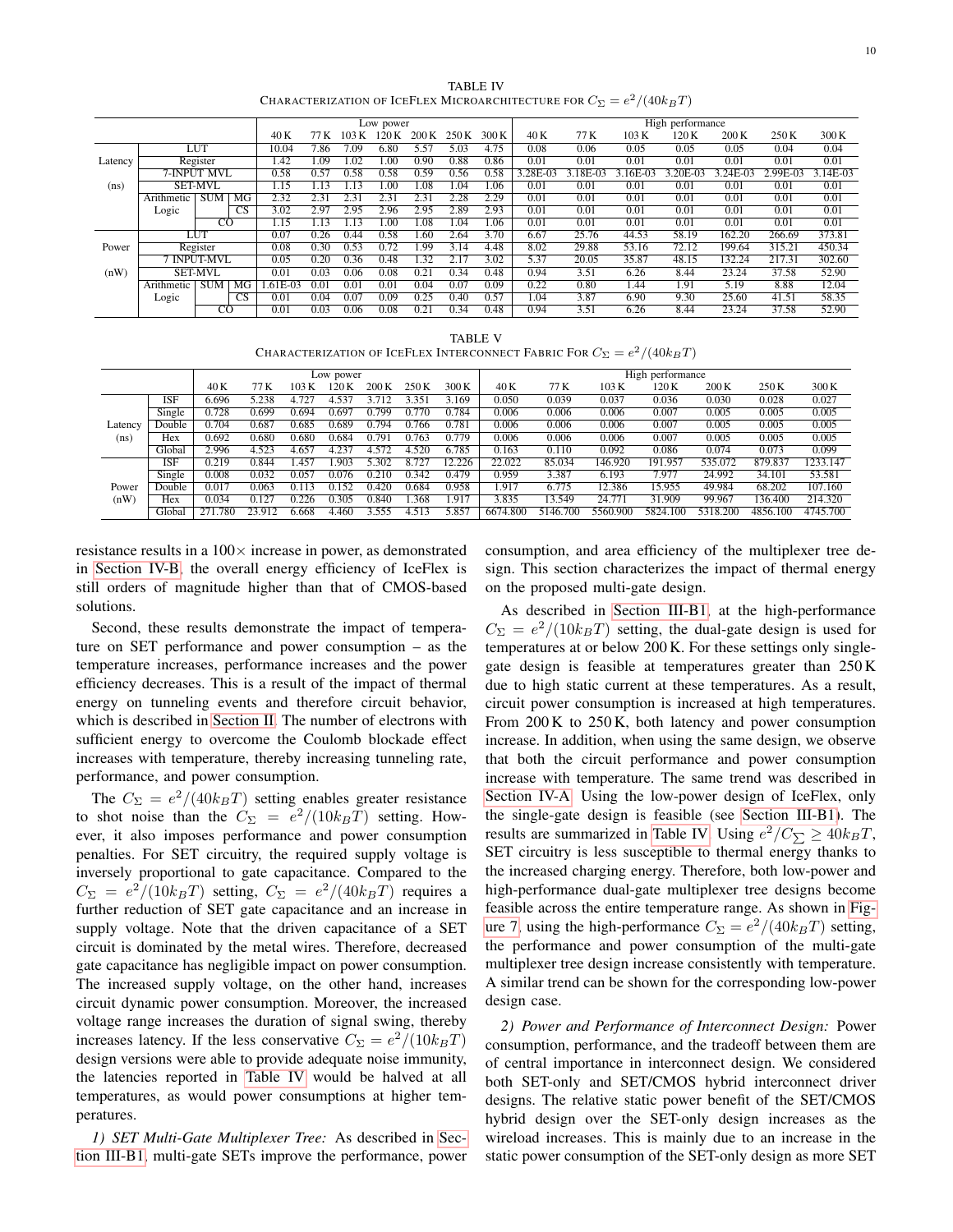

<span id="page-10-1"></span>Fig. 7. Power and performance of the multi-gate SET multiplexer tree for high performance,  $C_{\Sigma} = e^2/(40k_BT)$ .



<span id="page-10-2"></span>Fig. 8. Performance and power characterization of exclusive-or logic for low power for  $C_{\Sigma} = e^2/(40k_BT)$ .

buffers are used to meet the driving strength requirements. The SET-only design has superior power efficiency. As the wire length increases, the proportion of capacitance contributed by CMOS buffer gates becomes less significant relative to wire capacitance. Therefore, compared to the SET-only design, the dynamic power consumption of the SET/CMOS hybrid design also improves, but is still inferior to that of the SETonly design. At 300 K, for both the  $C_{\Sigma} = e^2/(40k_BT)$  and  $C_{\Sigma} = e^2/(10k_BT)$  settings, we found that SET-only designs had better energy efficiencies for wires shorter than approximately 1 mm, and SET/CMOS hybrid designs were better for longer wires. As temperature increases, the thermal energy impact increases. As a result, the static power consumption of SETs increases. Therefore, the wire length at which the SET/CMOS design begins to outperform the SET-only design decreases as temperature increases.

[Table V](#page-9-1) illustrate two interesting trends for global interconnect. The power consumption of both the low-power and the high-performance  $C_{\Sigma} \leq e^2/(40k_BT)$  hybrid SET/CMOS designs decrease with increasing temperature. At low temperatures, the output voltage ranges and driving currents for the SETs are small, increasing CMOS buffer static power consumption.

*3) Performance and Power Characterization of SET Non-Unate Logic:* SETs support the efficient implementation of some non-unate arithmetic functions. We evaluate the power consumption and performance of an exclusive-or gate, a nonunate Boolean function widely used in arithmetic logic, e.g., in addition and multiplication. We compared the two different implementations described in [Section III-B3,](#page-6-0) the proposed SET-based design and the CMOS-style SET implementation.

<span id="page-10-3"></span>TABLE VI LATENCY AND ENERGY IMPROVEMENT FOR EXCLUSIVE-OR DESIGN

| Performance    | $C_{\nabla}$   | Performance         | Energy              |
|----------------|----------------|---------------------|---------------------|
| setting        | constraint (F) | improvement $(\% )$ | improvement $(\% )$ |
| <b>Battery</b> | $e^2/(10k_BT)$ | 40.8                | 64.1                |
| <b>Battery</b> | $e^2/(40k_BT)$ | 22.0                | 87.1                |
| High           | $e^2/(10k_BT)$ | 32.1                | 84.6                |
| High           | $e^2/(40k_BT)$ | 25.2                | 84.4                |
|                |                |                     |                     |

[Figure 8](#page-10-2) shows the power and performance characterization of these two designs for the low-power and  $C_{\Sigma} = e^2/(40k_BT)$ settings. These results demonstrate the superior power consumption and performance of this design style, which is not possible using BJTs, CMOS, or threshold logic. Compared to the CMOS-style SET implementation, the design that exploits the periodic I–V curve of SETs achieves the latency and power consumption reductions indicated in [Table VI,](#page-10-3) i.e., approximately a 25% reduction in latency and 75% reduction in energy consumption.

# <span id="page-10-0"></span>*B. Characterization of High-Performance and Battery-Powered Embedded Applications*

This section characterizes the performance and power consumption of IceFlex when used to implement numerous general-purpose and application-specific processor cores. We evaluate the suitability of IceFlex for use in both portable battery-powered and high-performance embedded systems by determining is performance and energy efficiency when used to implement the processor cores described below. We have divided the cores into *battery-powered* and *high-performance* categories for the convenience of the reader.

*Battery-powered:* AES (Rijndael) IP core (AES), AT-Mega103 microcontroller (AVR), coordinate rotation computer (CORDIC), ECC core (ECC), 32-bit IEEE 754 floating-point unit (FPU), Reed–Solomon encoder (RS), USB 2.0 function (USB), and video compression systems (VC).

*High-performance:* Power-efficient RISC CPU (ARM7), synchronous / DLX core (ASPIDA DLX), five-stage pipeline RISC CPU (Jam RISC), entire SPARC V8 processor (LEON2 SPARC), RISC CPU (Microblaze), MIPS I clone (miniMIPS), MIPS processor (MIPS) supporting most MIP I opcodes (Plasma), MIPS I integer only clone (UCore), and MIPS I clone (YACC).

The Xilinx Virtex-II XC2V2000 FPGA is used as a base case for comparison. Each application is synthesized with Xilinx ISE to determine the number of required LUTs, maximum frequency, and power consumption, using a switching probability of 10% [\[44\]](#page-13-11) and a 65 nm feature size. Then, we scale the FPGA synthesis results into a 22 nm process based on HSPICE predictive technology model simulation results for the two technologies [\[45\]](#page-13-12). We used FPGA synthesis software to estimate the number of IceFlex SELBs required. 16-entry Virtex-II LUTs were used due to their functional (but not structural) similarity to IceFlex SELBs. For each design, the maximum frequency for IceFlex was determined by multiplying the number of SELBs along the longest combinational path by the delay of an IceFlex SELB plus the delay of a local interconnect. IceFlex power consumption was computed by taking the sum of the power consumptions of all components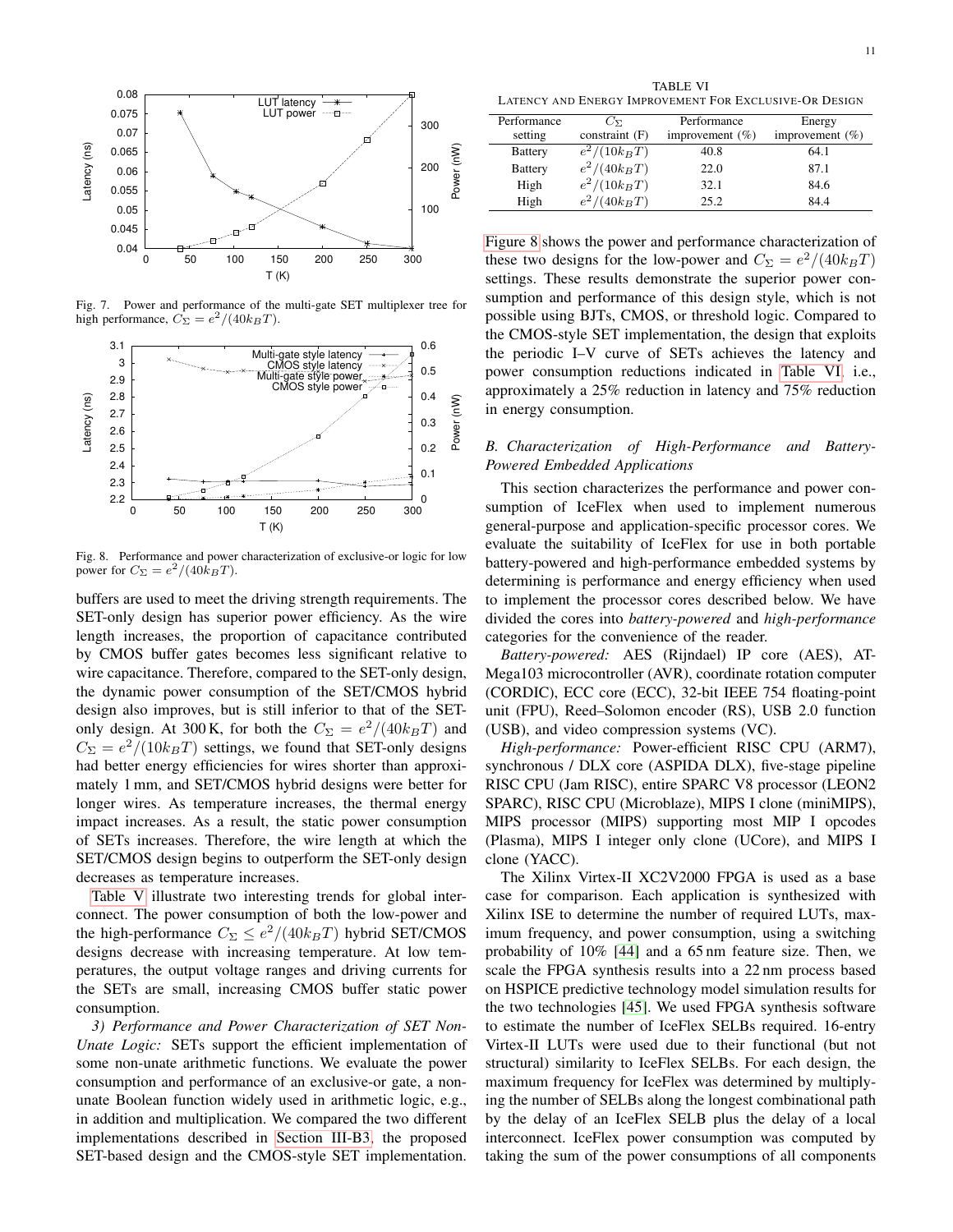<span id="page-11-0"></span>TABLE VII ICEFLEX PERFORMANCE AND POWER CONSUMPTION AT ROOM TEMPERATURE FOR  $C_{\Sigma} = e^2/(40 k_B T)$ 

|                         |        | <b>FPGA</b> |       |               | <b>IceFlex</b> |               |  |
|-------------------------|--------|-------------|-------|---------------|----------------|---------------|--|
|                         |        | 22 nm CMOS  |       | Battery-      | High-          |               |  |
| <b>Benchmarks</b>       |        | technology* |       | powered       | performance    |               |  |
|                         | Freq   | Energy      |       | Energy        | Freq           | Energy        |  |
|                         | (MHz)  | (J/cycle)   | (MHz) | (J/cycle)     | (MHz)          | (J/cycle)     |  |
| ARM7                    | 26.3   | 2.96e-09    | 2.0   | $5.47e-11$    | 224.0          | $4.79e-11$    |  |
| <b>ASPIDA DLX</b>       | 125.7  | 8.86e-10    | 11.5  | 6.37e-12      | 1333.3         | 5.58e-12      |  |
| Jam RISC                | 95.9   | $8.92e-10$  | 12.8  | 3.65e-12      | 1481.5         | 3.19e-12      |  |
| <b>LEON2 SPARC</b>      | 85.9   | 1.88e-09    | 8.8   | $2.39e-11$    | 1025.6         | $2.09e-11$    |  |
| Microblaze RISC         | 115.1  | $7.28e-10$  | 16.4  | 2.01e-12      | 1904.8         | 1.76e-12      |  |
| miniMIPS                | 88.0   | $4.87e-10$  | 9.6   | 9.78e-12      | 1111.1         | 8.56e-12      |  |
| <b>MIPS</b>             | 80.4   | 1.02e-09    | 10.5  | 4.34e-12      | 1212.1         | 3.80e-12      |  |
| Plasma                  | 75.4   | $1.13e-09$  | 8.8   | 6.91e-12      | 1025.6         | 6.05e-12      |  |
| <b>UCore</b>            | 136.4  | 8.19e-10    | 12.8  | 5.45e-12      | 1481.5         | 4.78e-12      |  |
| YACC                    | 72.1   | 1.18e-09    | 19.2  | 3.08e-12      | 2222.2         | 2.69e-12      |  |
| AES                     | 205.3  | $3.43e-10$  | 28.7  | 2.34e-12      | 3333.3         | 2.05e-12      |  |
| <b>AVR</b>              | 71.9   | $2.67e-10$  | 9.6   | 5.34e-12      | 1111.1         | 4.67e-12      |  |
| <b>CORDIC</b>           | 271.8  | $1.37e-10$  | 114.9 | $2.05e-13$    | 13333.3        | 1.79e-13      |  |
| ECC                     | 39.1   | 4.91e-10    | 11.5  | $6.92e-12$    | 1333.3         | $6.05e-12$    |  |
| <b>FPU</b>              | 28.4   | $1.00e-09$  | 2.6   | $8.02e-11$    | 296.3          | $7.02e-11$    |  |
| RS                      | 496.7  | 1.28e-11    | 57.5  | 4.61e-14      | 6666.7         | 4.05e-14      |  |
| USB                     | 171.6  | $3.24e-10$  | 38.3  | 1.53e-12      | 4444.4         | 1.34e-12      |  |
| VC                      | 114.16 | 1.24e-09    | 23.0  | 1.04e-11      | 2666.8         | $9.10e-12$    |  |
| Avg. energy Improvement |        |             |       | $68.58\times$ |                | $78.46\times$ |  |

at the maximum operating frequency. Note that, since Xilinx ISE does not report use of global interconnect for any of the processors we synthesized, we exclude the hybrid global interconnect from IceFlex power analysis. In designs that use primarily local interconnect (i.e., single, double, and hex interconnect), the reported power consumption results will be accurate. However, for designs in which global hybrid SET– CMOS interconnect dominates, the power consumption may approach that of global interconnect in a corresponding 22 nm CMOS design.

[Table VII](#page-11-0) shows the operating frequencies and energy efficiency in Joules per clock cycle of the CMOS FPGA and IceFlex variants for each benchmark application. As described in [Section III-A5,](#page-4-1) recent progress in fabrication is reducing the severity of the random background charge problem. Due to space constraints, we show the characteristics of non-spatiallyredundant versions of IceFlex.

We have also analyzed the performance and power consumption of a configuration with seven-way SELB spatial redundancy. The MVL uses internal fine-grained four-way SET parallelism. The MVL fault-tolerance hardware delays are added to the delay of each SELB stage. The fault-tolerant versions of the processors have similar maximum frequencies to those listed in [Table VII.](#page-11-0) However, they only improve on the energy efficiency of 22 nm CMOS FPGAs by averages of 8.64 $\times$  (battery-powered) and 10.55 $\times$  (high-performance).

*1) Ultra-Low-Power Applications:* The data in [Table VII](#page-11-0) indicate that the non-redundant, room temperature, low-power version of IceFlex is suitable for use in applications such as sensor network nodes, if they can be fabricated with sufficiently small island capacitances. In the following analysis, we shall focus on the AVR core, which is representative of a commonly-used sensor network node processor. Alkaline AA batteries typically have 2,800 mAH of energy and nominal operating voltages of 1.5 V, i.e., they can deliver approximately 15,000 J. Using the conservative  $C_{\Sigma} \leq e^2/(40k_BT)$ 

constraint, a low-power IceFlex AVR implementation running at  $4$ MHz consumes approximately  $200 \mu$ W, permitting it to run for 20 years on one AA battery, i.e., longer than the shelf life of most such batteries. When the less conservative  $C_{\Sigma} \leq e^2/(10k_BT)$  constraint is used, the average energy consumption improvements increase to  $95.60\times$  (non-redundant battery powered),  $115.65\times$  (non-redundant high performance),  $12.27\times$  (redundant battery powered), and  $15.27\times$  (redundant high performance).

This power consumption is also low enough to permit an AVR processor to operate on energy scavenged from the environment. If we assume an energy scavenging volume of  $5 \text{ cm}^3$ and use Roundy's power densities of  $4 \mu$ W/cm<sup>3</sup> for indoor solar energy,  $200 \mu W/cm^3$  for vibrations,  $10 \mu W/cm^3$  for daily temperature variation, and  $0.003 \mu$ W/cm<sup>3</sup> for acoustic noise at 75 dB [\[46\]](#page-13-13), we find that one sensor network node is capable of scavenging enough energy to power an IceFlex AVR processor running at the maximum clock frequency from vibrations or daily temperature variation, at 3.7 MHz from indoor solar energy, and at 2.8 kHz from 75 dB acoustic noise. However, SET circuits that operate at room temperature and adhere to the  $C_{\Sigma} \leq e^2/(40k_BT)$  constraint will rely on features with sizes approaching (but not crossing) physical limits. Although the use of SETs in battery-powered applications has potential, it depends on the solution of formidable fabrication challenges or the development of compact, low-power cooling methods.

*2) Energy-Efficient High-Performance Applications:* We can draw the following general conclusions from [Table VII.](#page-11-0) For a wide range of processor cores, the SET-based IceFlex architecture is capable of achieving energy efficiencies two orders of magnitude better than 22 nm CMOS-based FPGAs. Peak frequencies ranging from 200 MHz to 2 GHz are maintained for all processors.

One might expect the high-performance version of IceFlex to consistently achieve higher frequency but lower energy efficiency than the low-power version of IceFlex. However, its energy efficiency is typically better, as well. Operating at higher frequencies can permit reduced static energy consumption, and therefore better energy efficiency, especially at room temperature where static power consumption is high (see Figure [2\)](#page-2-0). Therefore, for SET-based architectures that are operated at room temperature and have low performance requirements, it will generally be more energy efficient to operate the device at high frequency and periodically enter a power-gated sleep mode than to continuously operate at a low frequency.

In high-performance applications for which parallel computation is appropriate, improved energy efficiency can be traded for improved performance with the same energy budget. For example, given a power budget of 125 mW and  $C_{\Sigma} \leq$  $e^2/(40k_BT)$ , one could use one LEON2 SPARC implemented with an FPGA and running at 85 MHz or 5 LEON2 SPARCs implemented with the high-performance variant of IceFlex and operating at 1,025 MHz. This implies an overall performance  $60\times$  higher than that of the FPGA version. Taken to its logical extreme, assuming a power budget of 100 W and one instruction per cycle, one could execute 4.8 Terra IPS. These numbers are intended to give the reader some indication of the potential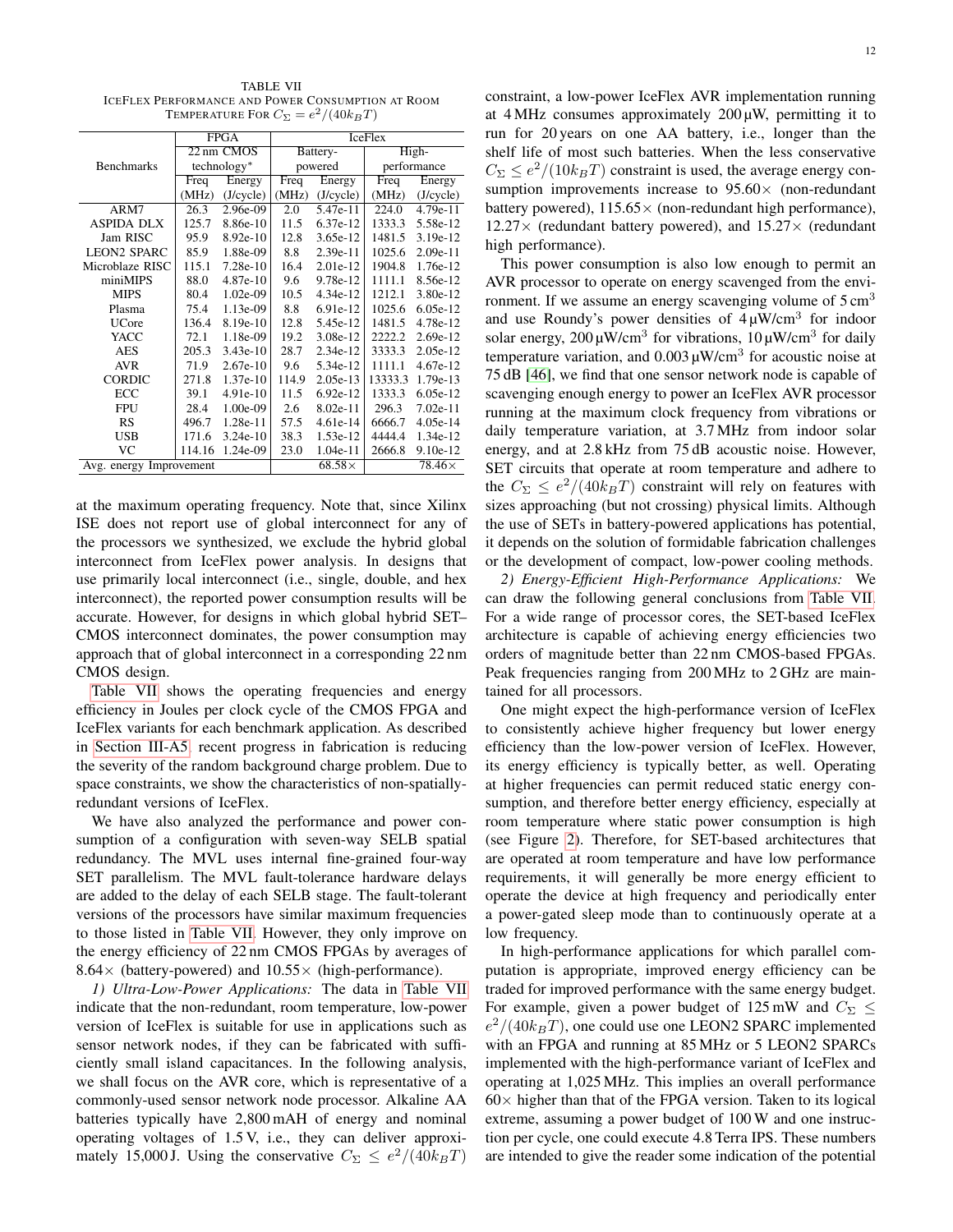to improve performance given a power budget. In practice some of this performance will be lost due to parallelization inefficiency and off-chip communication latency. A similar comparison can be used for the MIPS processor, for which IceFlex permits a  $268 \times$  improvement in energy efficiency compared with an FPGA implementation.

## V. CONCLUSIONS

In this article, we have analyzed the impact of using SETs in architecture and circuit design; proposed IceFlex, a faulttolerant, reconfigurable, hybrid SET/CMOS architecture for use in high-performance and battery-powered embedded systems; and evaluated the energy efficiency, power consumption, and performance of IceFlex in these applications. Our results indicate that using SETs for computation poses many design challenges, some of which can be solved with the proposed architecture and circuit design techniques. In addition, we find that SETs have unique properties that permit significant improvements in circuit efficiency when compared with BJT, CMOS, and threshold logic based design. In summary, we find that a hybrid SETs/CMOS architecture has the potential to improve energy efficiency in battery-powered high-performance applications by two orders of magnitude compared with 22 nm CMOS while permitting operating frequencies that are as high, or higher. Although they hold great promise, the practical use of SETs will require additional research into fault tolerance techniques, processing technologies, and novel circuit designs. In particular, the use of SET-based designs in portable applications will either require the fabrication of features with sizes approaching physical limits or the development of compact, energy-efficient technologies permitting operation below ambient temperature. We hope this article provides a starting point for additional research in the area and reveals the potential advantages and challenges of SET-based architectures.

### **REFERENCES**

- <span id="page-12-0"></span>[1] M. S. Dresselhaus, G. Dresselhaus, and P. Avouris, *Carbon Nanotubes*. Springer-Verlag, Germany, Feb. 2001.
- <span id="page-12-1"></span>[2] Y. Huang, et al., "Logic gates and computation from assembled nanowire building blocks," *Nature*, vol. 294, no. 5545, pp. 1313–1317, Nov. 2001.
- <span id="page-12-2"></span>[3] K. K. Likharev, "Single-electron devices and their applications," *Proc. IEEE*, vol. 87, no. 4, pp. 606–632, Apr. 1999.
- <span id="page-12-3"></span>[4] "International Technology Roadmap for Semiconductors," 2006, [http://public.itrs.net.](http://public.itrs.net)
- <span id="page-12-4"></span>[5] D. V. Averin and K. K. Likharev, "Coulomb blockade of tunneling and coherent oscillations in small tunnel junctions," *J. Low Temperature Physics*, vol. 62, pp. 345–372, Feb. 1986.
- <span id="page-12-5"></span>[6] T. A. Fulton and G. J. Dolan, "Observation of single-electron charging effects in small tunnel junctions," *Physics Review Ltrs.*, vol. 59, pp. 109–112, July 1987.
- <span id="page-12-6"></span>[7] M. H. Devoret and R. J. Schoelkopf, "Amplifiying quantum signals with the single-electron transistor," *Nature*, vol. 406, pp. 1039–1046, Aug. 2000.
- <span id="page-12-7"></span>[8] Y. Nakamura, C. D. Chen, and J. S. Tsai, "100-K operation of Al-based single-electron transistors," *Japan Journal Applied Physics*, vol. 35, pp. 1465–1467, Nov. 1996.
- [9] X. Tang, et al., "An SOI single-electron transistor," in *Proc. Silicon-on-Insulator Conf.*, Oct. 1999, pp. 46–47.
- <span id="page-12-8"></span>[10] M. Ahlskog, et al., "Single-electron transistor made of two crossing multiwalled carbon nanotubes and its noise properties," *Applied Physics Ltrs.*, vol. 77, pp. 4037–4039, Dec. 2000.
- <span id="page-12-9"></span>[11] K. Matsumoto, et al., "Room temperature operation of a single electron transistor made by the scanning tunneling microscope nanooxidation process for the TiOx/Ti system," *Applied Physics Ltrs.*, vol. 68, no. 1, pp. 34–36, Jan. 1996.
- <span id="page-12-24"></span>[12] J.-I. Shirakashi, et al., "Single-electron charging effects in Nb/Nb oxide-based single-electron transistors at room temperature," *Applied Physics Ltrs.*, vol. 72, no. 15, pp. 1893–1895, Apr. 1998.
- <span id="page-12-10"></span>[13] Y. A. Pashkin, Y. Nakamura, and J. S. Tsai, "Room-temperature Al single-electron transistor made by electron-beam lithography," *Applied Physics Ltrs.*, vol. 76, no. 16, pp. 2256–2258, Apr. 2000.
- <span id="page-12-11"></span>[14] J. R. Tucker, "Complementary digital logic based on the Coulomb blockade," *J. Applied Physics*, vol. 72, no. 99, pp. 4399–4413, 1992.
- [15] K. Uchida, et al., "Programmable single-electron transistor logic for future low-power intelligent LSI: proposal and roomtemperature operation," *IEEE Trans. Electron Devices*, vol. 50, no. 7, pp. 1623–1630, July 2003.
- [16] F. Nakajima, et al., "Single-electron AND/NAND logic circuits based on a self-organized dot network," *Applied Physics Ltrs.*, vol. 83, no. 13, pp. 2680–2682, Sept. 2003.
- <span id="page-12-12"></span>[17] Y.-K. Cho and Y.-H. Jeong, "Single-electron pass-transistor logic with multiple tunnel junctions and its hybrid circuit with MOSFETs," *ETRI J.*, vol. 26, no. 6, pp. 669–672, Dec. 2004.
- <span id="page-12-13"></span>[18] K. Yano, et al., "Room-temperature single-electron memory," *IEEE Trans. Electron Devices*, vol. 41, pp. 1628–1638, Sept. 1994.
- [19] C. Wasshuber, H. Kosina, and S. Selberherr, "A comparative study of single electron memories," *IEEE Trans. Electron Devices*, vol. 45, pp. 2365–2371, Nov. 1998.
- <span id="page-12-14"></span>[20] K. K. Yadavalli, et al., "Single electron memory devices: toward background charge insensitive operation," *J. Vacuum Science Technology B Microelectronics and Nanometer Structures*, vol. 21, pp. 2860–2864, 2003.
- <span id="page-12-15"></span>[21] C. Wasshuber, H. Kosina, and S. Selberherr, "A single-electron device and circuit simulator," *IEEE Trans. Computer-Aided Design of Integrated Circuits and Systems*, vol. 16, pp. 937– 944, Sept. 1997.
- <span id="page-12-16"></span>[22] R. H. Chen, "MOSES: a general Monte Carlo simulator for single-electron circuits," *Meeting Abstracts, The Electrochemical Society*, vol. 96, no. 2, p. 576, Oct. 1996.
- <span id="page-12-17"></span>[23] K. Uchida, et al., "Analytical single-electron transistor (SET) model for design and analysis of realistic set circuits," *Japanese. J. Applied Physics*, vol. 39, pp. 2321–2324, Apr. 2000.
- <span id="page-12-18"></span>[24] H. Inokawa and Y. Takahashi, "A compact analytical model for asymmetric single-electron tunneling transistors," *IEEE Trans. Electron Devices*, vol. 50, no. 2, pp. 455–461, Feb. 2003.
- <span id="page-12-19"></span>[25] S. Mahapatra, et al., "Analytical modelling of single electron transistor (SET) for hybrid CMOS-SET analog IC design," *IEEE Trans. Electron Devices*, vol. 51, no. 11, pp. 1772–1782, June 2004.
- <span id="page-12-20"></span>[26] J. R. Heath and M. A. Ratner, "Molecular electronics," *Physics Today*, vol. 56, pp. 43–49, May 2003.
- <span id="page-12-21"></span>[27] A. K. Geim and K. S. Novoselov, "The rise of graphene," *Nature Materials*, vol. 6, pp. 183–191, Mar. 2007.
- <span id="page-12-22"></span>[28] S. Vanapalli, et al., "120 Hz pulse tube cryocooler for fast cooldown to 50 K," *Applied Physics Letters*, vol. 90, pp. 072 504–1–072 504–3, Feb. 2007.
- <span id="page-12-23"></span>[29] D. K. Ferry and S. M. Goodnick, *Transport in Nanostructures*. Cambridge University Press, 1997.
- <span id="page-12-25"></span>[30] Y. Ono, et al., "Si complementary single-electron inverter," *IEDM Technology Dig.*, pp. 367–370, 1999.
- <span id="page-12-26"></span>[31] C. P. Heij, P. Hadley, and J. E. Mooij, "Single-electron inverter," *Applied Physics Ltrs.*, vol. 78, pp. 1140–1142, 2001.
- <span id="page-12-27"></span>[32] H. Wolf, et al., "Investigation of the offset charge noise in single electron tunneling devices," *Trans. on Instrumentation and Measurement*, vol. 46, no. 2, pp. 303–306, Apr. 1997.